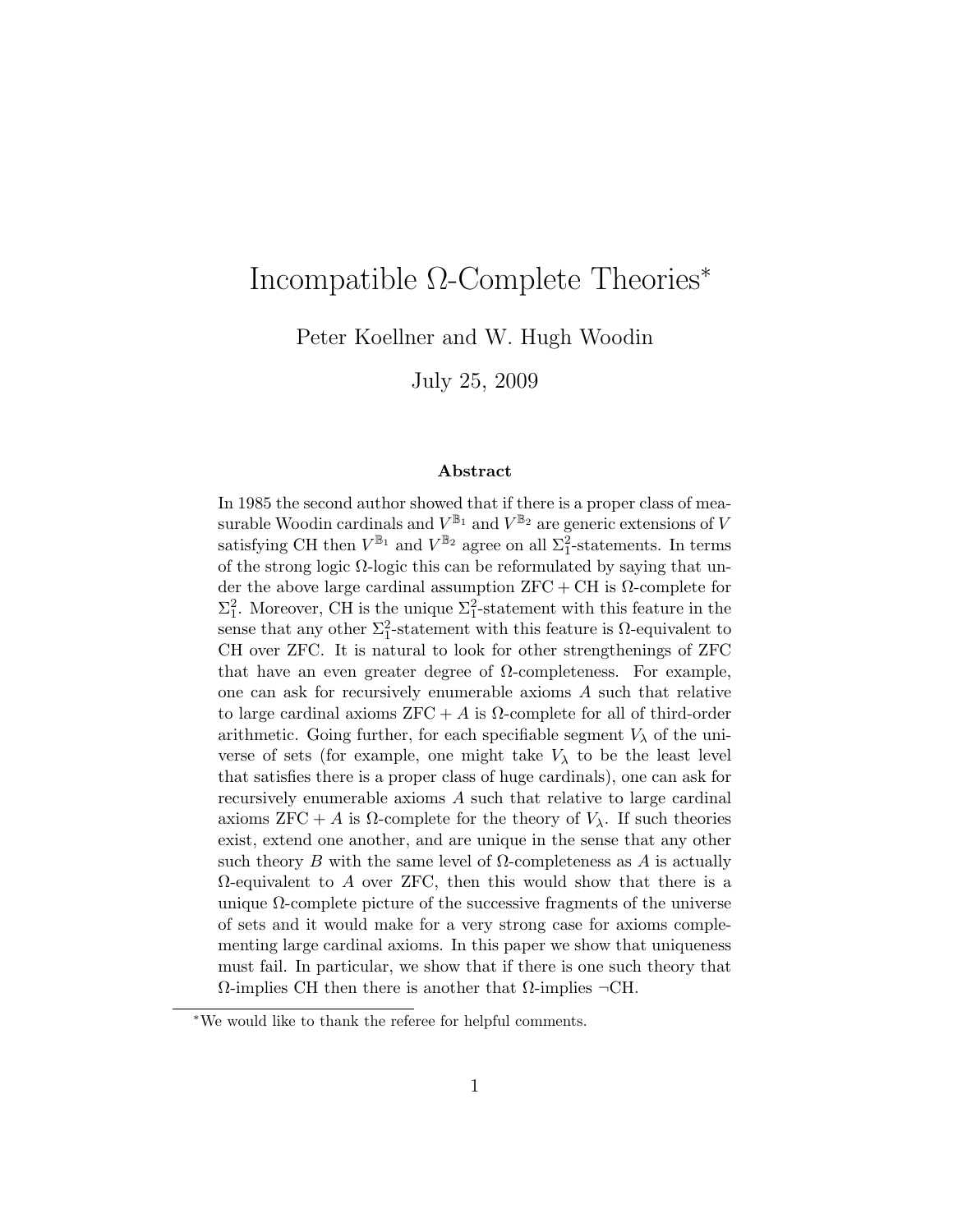In this paper we consider a very optimistic scenario for extending the axioms of ZFC to diminish independence and we show that this scenario must fail. In Section 1 we motivate the scenario by discussing some developments in the search for new axioms. In Section 2 we give a brief overview of  $\Omega$ -logic and describe the scenario. In Section 3 we prove our main result. The reader who understands the above abstract and is not in need of motivation can turn directly to Section 2.

## 1 Independence and New Axioms

The independence results in set theory have shown that many basic questions of mathematics cannot be settled on the basis of the standard axioms of mathematics, ZFC. Two classical examples of such statements are PM (the statement that all projective sets are Lebesgue measurable) and CH (Cantor's continuum hypothesis). The first concerns the structure of second-order arithmetic while the second concerns third-order arithmetic. Both of these problems were intensively investigated during the early era of set theory but no progress was made. The explanation for this was ultimately provided by results of Gödel and Cohen. Gödel constructed an *inner model L* of V that satisfies ¬PM and CH. Cohen complemented this by constructing an outer model (or forcing extension)  $V^{\mathbb{B}}$  of V that satisfies  $\neg$ CH. Solovay combined these techniques and, assuming an inaccessible cardinal, constructed a model of ZFC in which PM holds. Together these results show that it is in principle impossible to either prove or refute these statements on the basis of the standard axioms of mathematics, ZFC. But this simply raises the question of whether these statements are absolutely undecidable, that is, undecidable relative to any collection of justified axioms.

To show that such statements are *not* absolutely undecidable one must find and justify new axioms that settle the undecided statements. This program has both a mathematical component and a philosophical component. On the mathematical side one must find axioms which are sufficient for the task. On the philosophical side one must show that these axioms are indeed justified. These are not unrelated components. For, on the one hand, philosophical considerations serve as a guide to the initial formulation of the axioms and, on the other hand, the ultimate case for justification will inevitably rest on a network of mathematical results.

In the case of the first problem (and, more generally, a vast array of other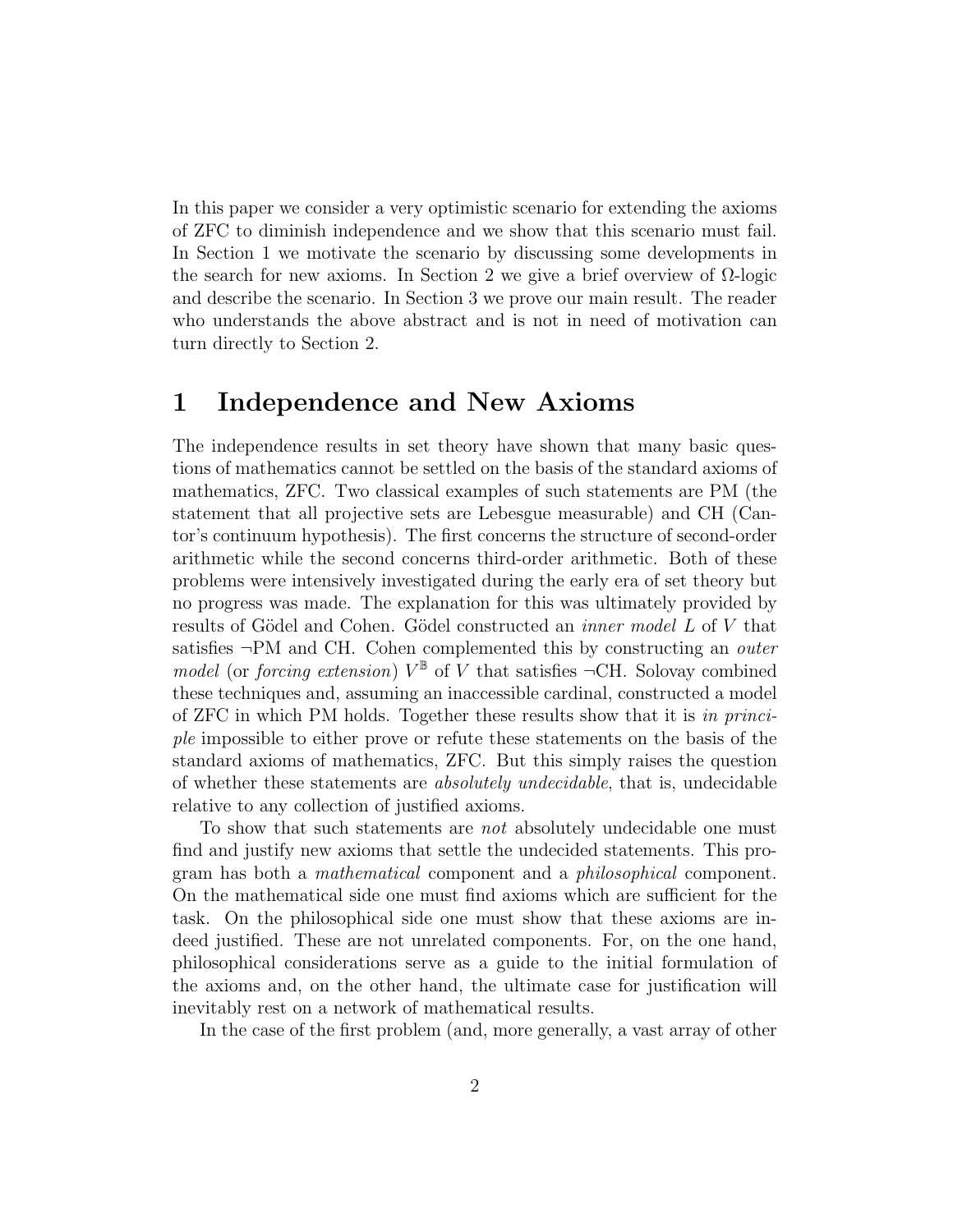problems in second-order arithmetic) there has been remarkable success. We now have axioms that settle PM (affirmatively) and which admit of a strong justification. In fact there are two classes of such axioms—axioms of definable determinacy and large cardinal axioms (or axioms of infinity). These axioms spring from entirely different sources and, in addition to resolving PM and many other questions of second-order arithmetic, these axioms are intimately connected. In the remainder of this introduction we will give a brief sketch of these developments, with the aim of motivating the main results on the prospect of bifurcation at the level of CH.

### 1.1 Large Cardinal Axioms and Axioms of Definable **Determinacy**

Large cardinal axioms are (roughly speaking) generalizations of the axioms of extent of ZFC—Infinity and Replacement—in that they assert that there are large levels of the universe of sets. Examples of such axioms are those asserting the existence of strongly inaccessible cardinals, Woodin cardinals, and supercompact cardinals. Axioms of definable determinacy can also be seen as generalizations of a principle inherent in ZFC, namely, Borel determinacy, which was shown to be a theorem of ZFC by Martin. Examples of such axioms are PD (the statement that all projective sets are determined) and  $AD^{L(\mathbb{R})}$  (the statement that all sets of reals in  $L(\mathbb{R})$  are determined).

Large cardinal axioms and axioms of definable determinacy are (in many cases) intrinsically plausible but the strongest case for their justification comes through their fruitful consequences, their connections with each other, and an intricate network of theorems relating them to other axioms. We will touch on some of these developments but will necessarily have to be brief.<sup>1</sup>

Let us start with fruitful consequences. In ZFC one can develop a remarkable structure theory for the Borel sets; for example, all such sets are Lebesgue measurable and have the property of Baire. The principle of Borel determinacy lies at the heart of this structure theory and PD lifts this structure theory from the Borel sets to the projective sets, while  $AD^{L(\mathbb{R})}$  lifts it further to the sets of reals in  $L(\mathbb{R})$ , which lie in a transfinite extension of the projective hierarchy.

Theorem 1.1 (Mycielski-Swierczkowski [17]; Mazur, Banach; Davis [3]).

<sup>1</sup>For a more detailed discussion see [9] and the references therein. For further historical and mathematical information see [8].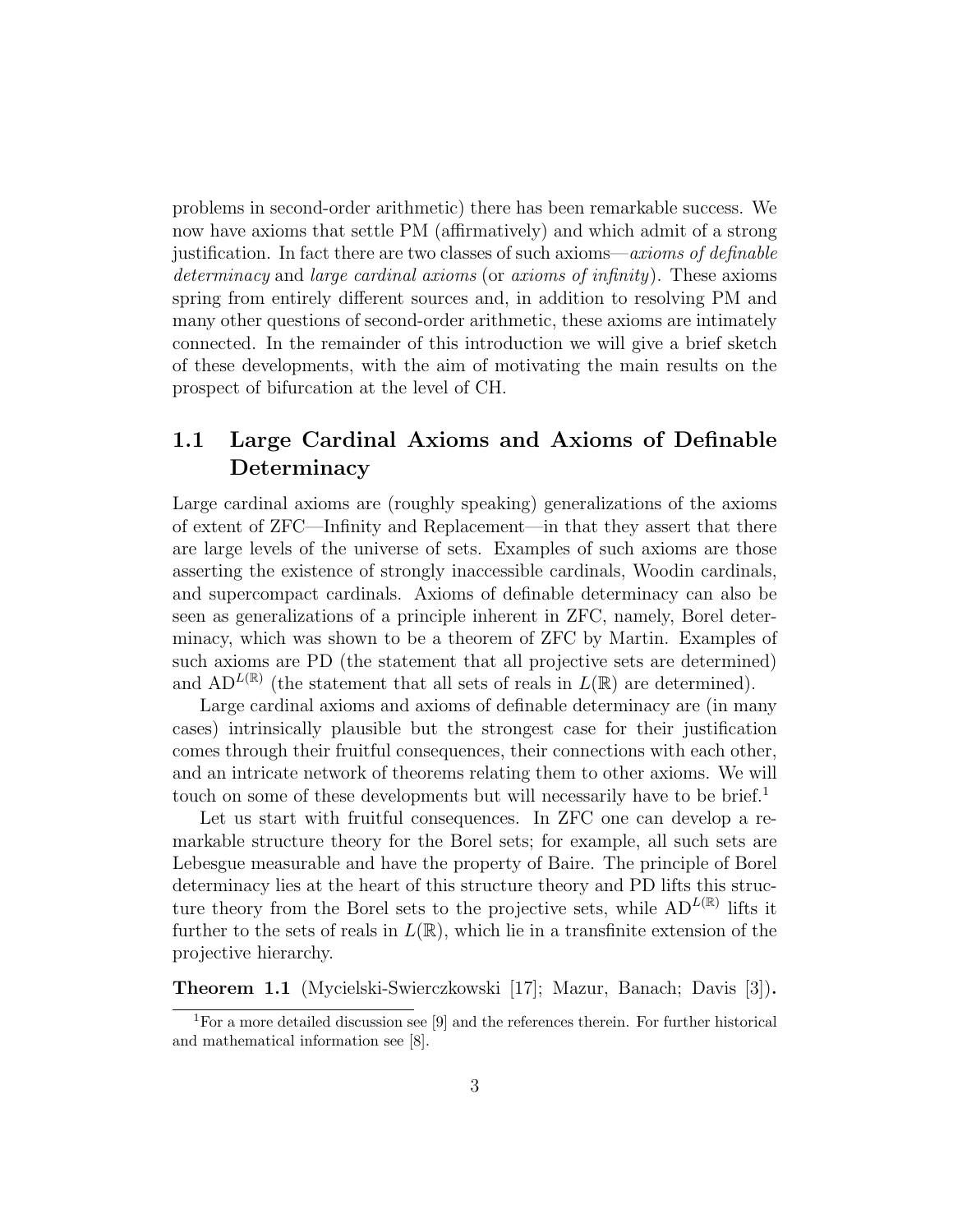Assume  $ZFC + PD$ . Then all projective sets are Lebesgue measurable and have the property of Baire.

Theorem 1.2 (Mycielski-Swierczkowski [17]; Mazur, Banach; Martin-Steel [15]). Assume  $\overline{ZFC} + AD^{L(\mathbb{R})}$ . Then every set of reals in  $L(\mathbb{R})$  is Lebesgue measurable and has the property of Baire and  $\Sigma_1^2$ -uniformization holds in  $L(\mathbb{R})$ .

Not only do PD and  $AD^{L(\mathbb{R})}$  lift the structure theory to their respective domains, they appear to be "effectively complete" for their respective realms. A comparison with PA is useful here. In contrast to the case of PA there are many statements of prior mathematical interest concerning second-order arithmetic that are not settled by second-order Peano Arithmetic,  $PA<sub>2</sub>$ . For example, PM is such a statement. When one adds (schematic) PD to  $PA<sub>2</sub>$ this ceases to be the case. In fact,  $PA_2+PD$  appears to be *more* complete for second-order arithmetic than PA is for first-order arithmetic, in that there is no analogue of the type of result uncovered in [18]. Similar considerations apply to  $AD^{L(\mathbb{R})}$ .

Let us turn now to the fruitful consequences of large cardinal axioms. Since these principles assert the existence of very large sets there is perhaps little reason to expect that they will have significant consequences for secondand third-order arithmetic. Of course, we know from the incompleteness phenomenon that they yield new  $\Pi_1^0$ -statements and so have consequences for first-order arithmetic. Gödel had much higher expectations for large cardinal axioms, thinking that they had significant consequences for secondand third-order arithmetic. Indeed he went so far as to entertain a kind of generalized completeness theorem for large cardinal axioms:

It is not impossible that for such a concept of demonstrability [namely, provability from true large cardinal axioms] some completeness theorem would hold which would say that every proposition expressible in set theory is decidable from the present axioms plus some true assertion about the largeness of the universe of all sets. ([5, p. 151])

It turns out that large cardinal axioms do have significant consequences for second-order arithmetic. For example, they settle PM.

Theorem 1.3 (Shelah-Woodin [19]). Assume ZFC and that there are infinitely many Woodin cardinals. Then PM.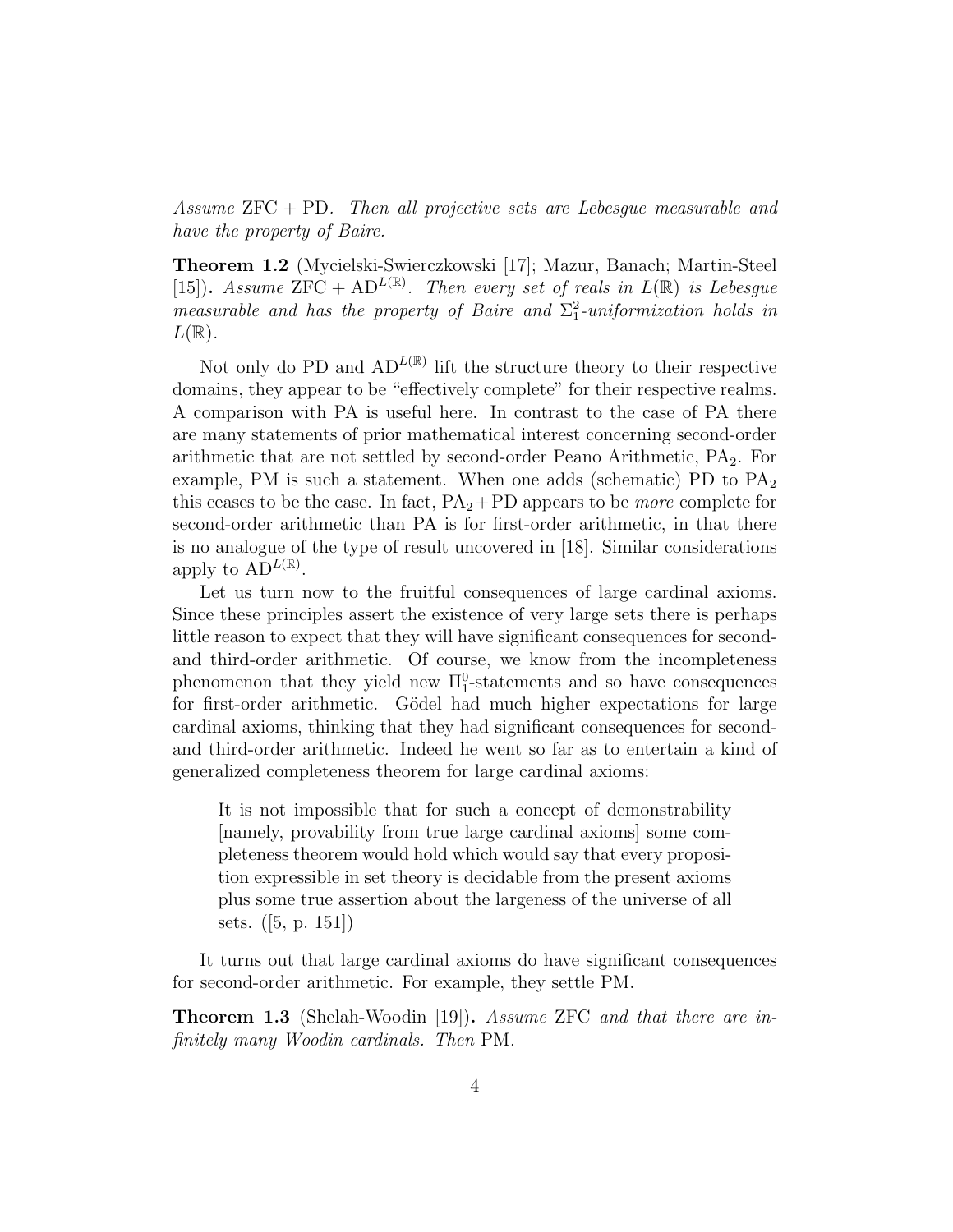To summarize: We have two classes of axioms—large cardinal axioms and axioms of definable determinacy—which settle PM.

Remarkably, although large cardinal axioms and axioms of definable determinacy spring from entirely different sources, there are intimate connections between them. To begin with, large cardinal axioms imply axioms of definable determinacy:

Theorem 1.4 (Martin-Steel [16]). Assume ZFC and that there are infinitely many Woodin cardinals. Then PD.

**Theorem 1.5** (Woodin [21]). Assume ZFC and that there are infinitely many Woodin cardinals with a measurable cardinal above them all. Then  $AD^{L(\mathbb{R})}$ .

The connection between Woodin cardinals and axioms of definable determinacy is much deeper—axioms of definable determinacy are in fact equivalent to the existence of certain inner models of Woodin cardinals:

**Theorem 1.6** (Woodin). The following are equivalent:

- (1) PD (Schematic).
- (2) For every  $n < \omega$ , there is a fine-structural, countably iterable inner model M such that  $M \models "There are n Woodin cardinals".$

**Theorem 1.7** (Woodin). The following are equivalent:

- $(1)$  AD<sup>L(R)</sup>.
- (2) In  $L(\mathbb{R})$ , for every set S of ordinals, there is an inner model M and an  $\alpha < \omega_1^{L(\mathbb{R})}$  such that  $S \in M$  and  $M \models$  " $\alpha$  is a Woodin cardinal".

Let us return to the issues of "fruitful consequences" and "effective completeness". We mentioned earlier that axioms of definable determinacy lift the structure theory of the Borel sets to higher levels. One concern might be that there are other, incompatible axioms that also have this consequence. However, one can show that in certain cases, for example, the case of  $L(\mathbb{R})$ , one cannot have the structure theory *without* having definable determinacy:

**Theorem 1.8** (Woodin). Assume that every set of reals in  $L(\mathbb{R})$  is Lebesque measurable and has the property of Baire and assume  $\Sigma_1^2$ -uniformization holds in  $L(\mathbb{R})$ . Then  $AD^{L(\mathbb{R})}$ .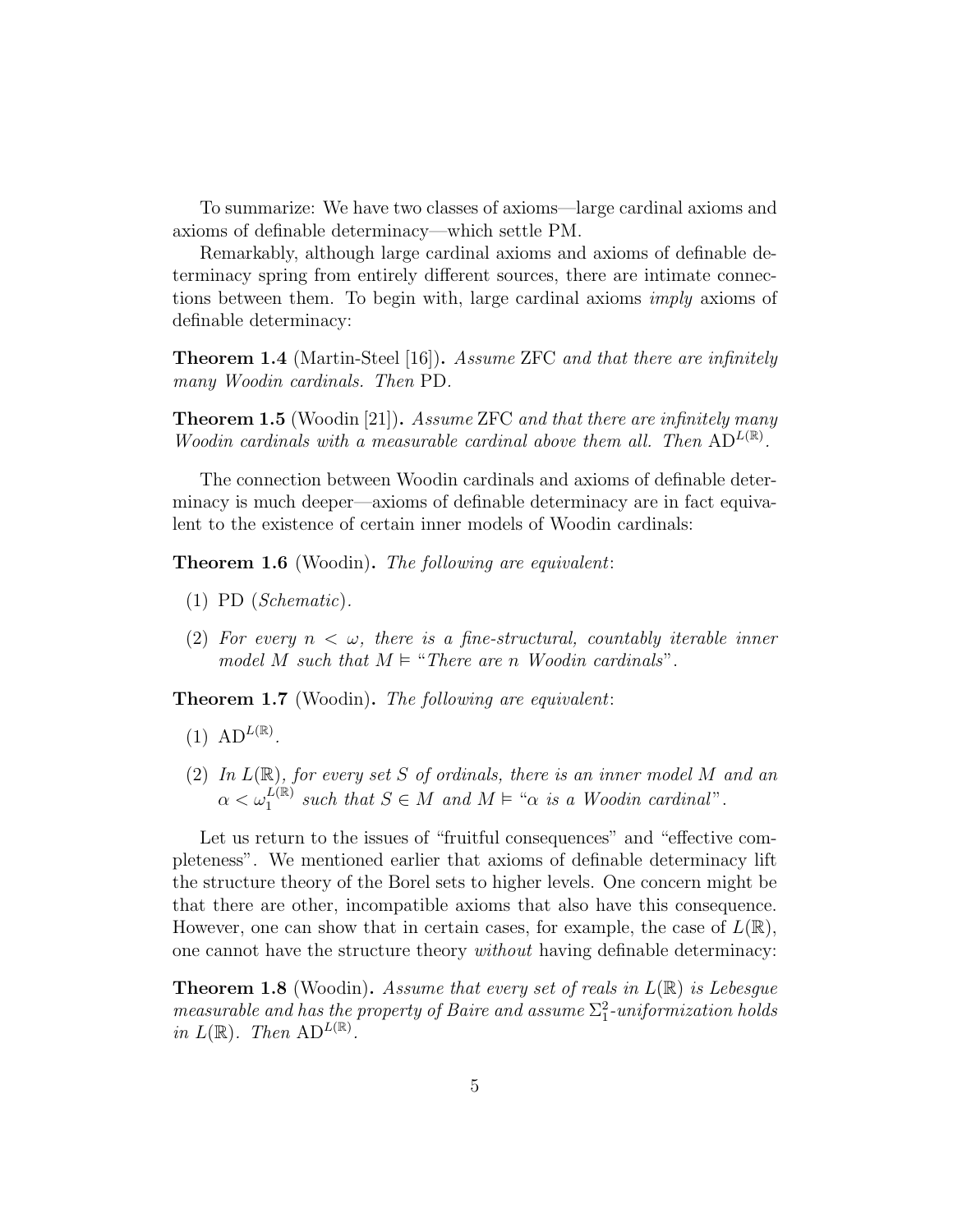Further, much stronger, evidence that  $AD^{L(\mathbb{R})}$  is giving the correct theory of the sets of reals in  $L(\mathbb{R})$  lies in the network of theorems supporting the claim that all sufficiently strong "natural" theories imply  $AD^{L(\mathbb{R})}$ . This occurs even in cases where the theories are logically incompatible. So  $AD^{L(\mathbb{R})}$ appears to lie in the overlapping consensus of all sufficiently strong "natural" theories.

The "effective completeness" of large cardinal axioms for the theory of the sets of reals in  $L(\mathbb{R})$  and, in fact, all of  $L(\mathbb{R})$  can be quantified. Our main technique for establishing independence in set theory is the powerful technique of set-forcing. But in the presence of Woodin cardinals this technique cannot be used to establish independence of statements concerning  $L(\mathbb{R})$ . Woodin cardinals "seal" or "freeze" the theory of  $L(\mathbb{R})$ . Put otherwise, the theory of  $L(\mathbb{R})$  is *generically absolute* in the presence of Woodin cardinals.

Theorem 1.9 (Woodin [12]). Assume there is a proper class of Woodin cardinals. Suppose  $\varphi$  is a sentence,  $\mathbb P$  is a partial order and  $G \subseteq \mathbb P$  is Vgeneric. Then

$$
L(\mathbb{R}) \models \varphi \quad \text{iff} \quad L(\mathbb{R})^{V[G]} \models \varphi.
$$

This situation generalizes beyond  $L(\mathbb{R})$  and, in a sense which can be made precise, holds strictly "below"  $\Sigma_1^2$ , the level of CH.<sup>2</sup>

### 2 An Optimistic Scenario

Our goal now is to investigate how far generic absoluteness extends. To this end it will be useful to reformulate generic absoluteness in terms of a strong logic that is designed to factor out the effects of set-forcing.

### 2.1  $\Omega$ -Logic

We begin by introducing the semantic consequence relation of  $\Omega$ -logic and then turn to the quasi-syntactic proof relation that aims to capture it.<sup>3</sup>

**Definition 2.1.** Suppose that  $T$  is a countable theory in the language of set theory and  $\varphi$  is a sentence. Then

 $T \vDash_{\Omega} \varphi$ 

<sup>2</sup>See section 3 of [9] for a precise statement.

<sup>&</sup>lt;sup>3</sup>See [2] and the references therein for further details concerning  $\Omega$ -logic.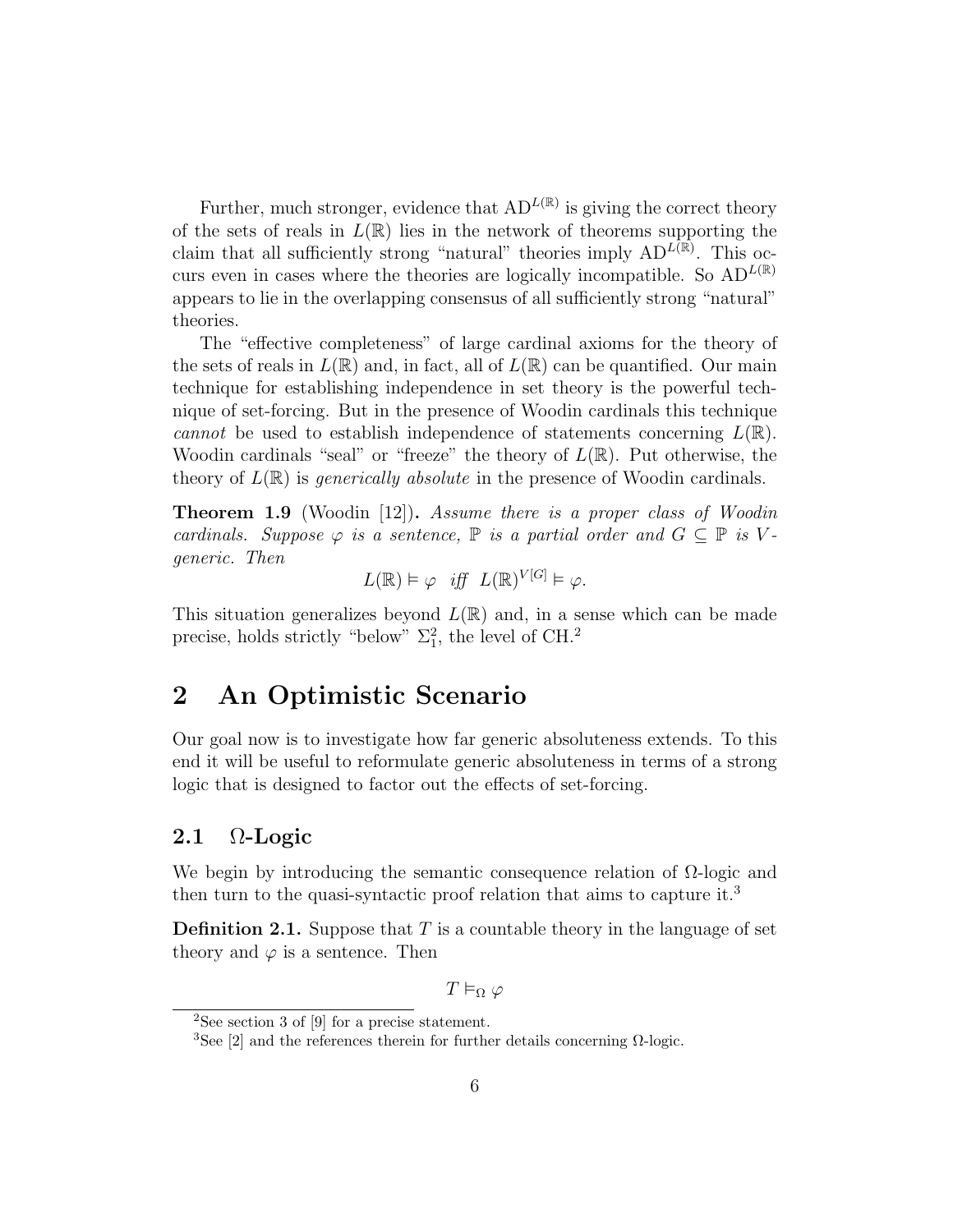if for all complete Boolean algebras  $\mathbb B$  and for all ordinals  $\alpha$ ,

$$
\text{if} \ \ V_{\alpha}^{\mathbb{B}} {\;\models\;} T \ \ \text{then} \ \ V_{\alpha}^{\mathbb{B}} {\;\models\;} \varphi.
$$

This notion of semantic implication is robust in that large cardinal axioms imply that the question of what implies what cannot be altered by forcing:

**Theorem 2.2** (Woodin). Assume ZFC and that there is a proper class of Woodin cardinals. Suppose that T is a countable theory in the language of set theory and  $\varphi$  is a sentence. Then for all complete Boolean algebras  $\mathbb{B}$ ,

$$
T \vDash_{\Omega} \varphi \quad \text{iff} \quad V^{\mathbb{B}} \vDash \text{``}T \vDash_{\Omega} \varphi.
$$
"

We say that a statement or theory T is  $\Omega$ -satisfiable if there exists an ordinal  $\alpha$  and a complete Boolean algebra  $\mathbb B$  such that  $V_\alpha^{\mathbb B} \vDash T$ .

It follows immediately from the above that  $\Omega$ -satisfiability is also generically invariant. To underscore just how remarkable this is we note the following consequence: Suppose that there is a proper class of Woodin cardinals and let  $\varphi$  be a  $\Sigma_2$ -sentence. The statement that  $\varphi$  holds in a generic extension is generically absolute. For example, suppose that  $\varphi$  is the  $\Sigma_2$ -statement asserting that there is a huge cardinal. Let  $V^{\mathbb{B}}$  be a generic extension where the huge cardinal is collapsed. It follows from the above that it is possible to further force to "resurrect" the huge cardinal, that is, there is a further forcing extension  $V^{\mathbb{B} * \mathbb{C}}$  containing a huge cardinal.

To introduce the "syntactic" proof relation which aims to capture the above semantic notion we first need to introduce the notion of a universally Baire set of reals.

**Definition 2.3.** Suppose  $A \subseteq \omega^{\omega}$  and  $\delta$  is a cardinal. The set A is  $\delta$ universally Baire if for all partial orders  $\mathbb P$  of cardinality  $\delta$  there exist trees S and T in  $\omega \times \kappa$  for some  $\kappa$  such that

- (1)  $A = p[T]$  and
- (2) if  $G \subseteq \mathbb{P}$  is V-generic then in  $V[G]$ ,

$$
p[T] = \omega^{\omega} \setminus p[S].
$$

The set A is *universally Baire* if it is  $\delta$ -universally Baire for all  $\delta$ .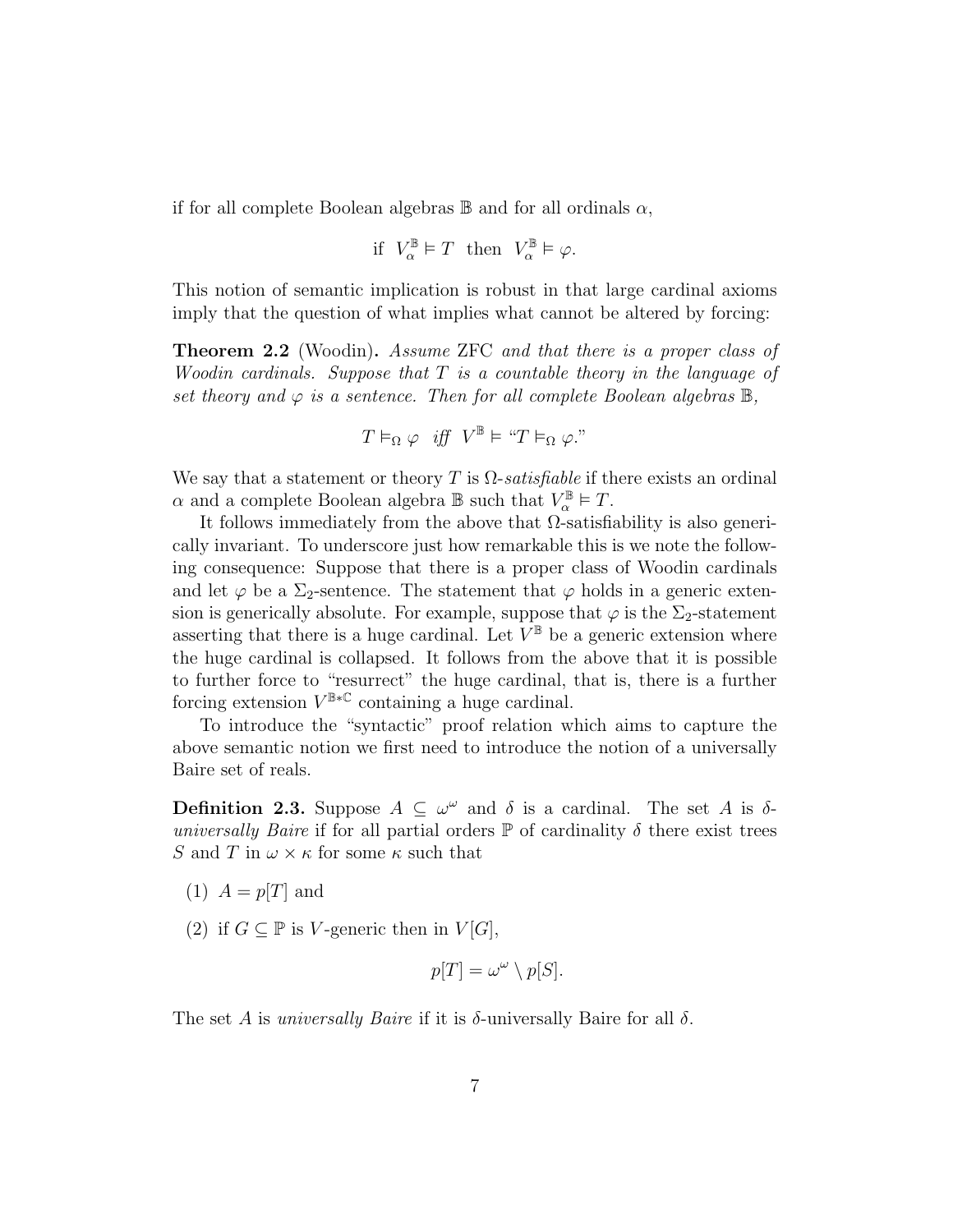Universally Baire sets have canonical interpretations in generic extensions  $V[G]$ : Choose any  $T, S \in V$  such that  $p[T] = A$  and  $p[T]^{V[G]} =$  $(\omega^{\omega})^{V[G]} \setminus p[S]^{V[G]}$  and set  $A_G = p[T]^{V[G]}$ . It is straightforward to see (using the absoluteness of well-foundedness) that  $A_G$  is independent of the choice of  $T$  and  $S$ . See [4] for further details.

**Definition 2.4.** Suppose that  $A \subseteq \omega^{\omega}$  is universally Baire and that M is a countable transitive model of ZFC. Then  $M$  is *strongly A-closed* if for all set generic extensions  $M[G]$  of  $M$ ,

$$
A \cap M[G] \in M[G].
$$

Definition 2.5. Suppose that there is a proper class of Woodin cardinals, T is a countable theory in the language of set theory and  $\varphi$  is a sentence. Then  $T \vdash_{\Omega} \varphi$  iff there exists a set  $A \subseteq \omega^{\omega}$  such that

- (1) A is universally Baire, and
- (2) for all countable transitive models  $M$ , if  $M$  is strongly  $A$ -closed and  $T \in M$ , then

$$
M \vDash "T \vDash_{\Omega} \varphi".
$$

Like the semantic notion of consequence, this notion of provability is robust under large cardinal assumptions:

**Theorem 2.6** (Woodin). Assume there is a proper class of Woodin cardinals. Suppose T is a countable theory in the language of set theory,  $\varphi$  is a sentence, and B is a complete Boolean algebra. Then

$$
T \vdash_{\Omega} \varphi \quad \text{iff} \quad V^{\mathbb{B}} \models \text{``}T \vdash_{\Omega} \varphi \text{''}.
$$

Thus, we have a semantic consequence relation and a quasi-syntactic proof relation, both of which are robust under the assumption of large cardinal axioms. It is natural to ask whether the soundness and completeness theorems hold. The soundness theorem is known to hold:

**Theorem 2.7** (Woodin). Suppose T is a countable theory in the language of set theory and  $\varphi$  is a sentence. If  $T \vdash_{\Omega} \varphi$  then  $T \vDash_{\Omega} \varphi$ .

It is open whether the completeness theorem holds for  $\Omega$ -logic.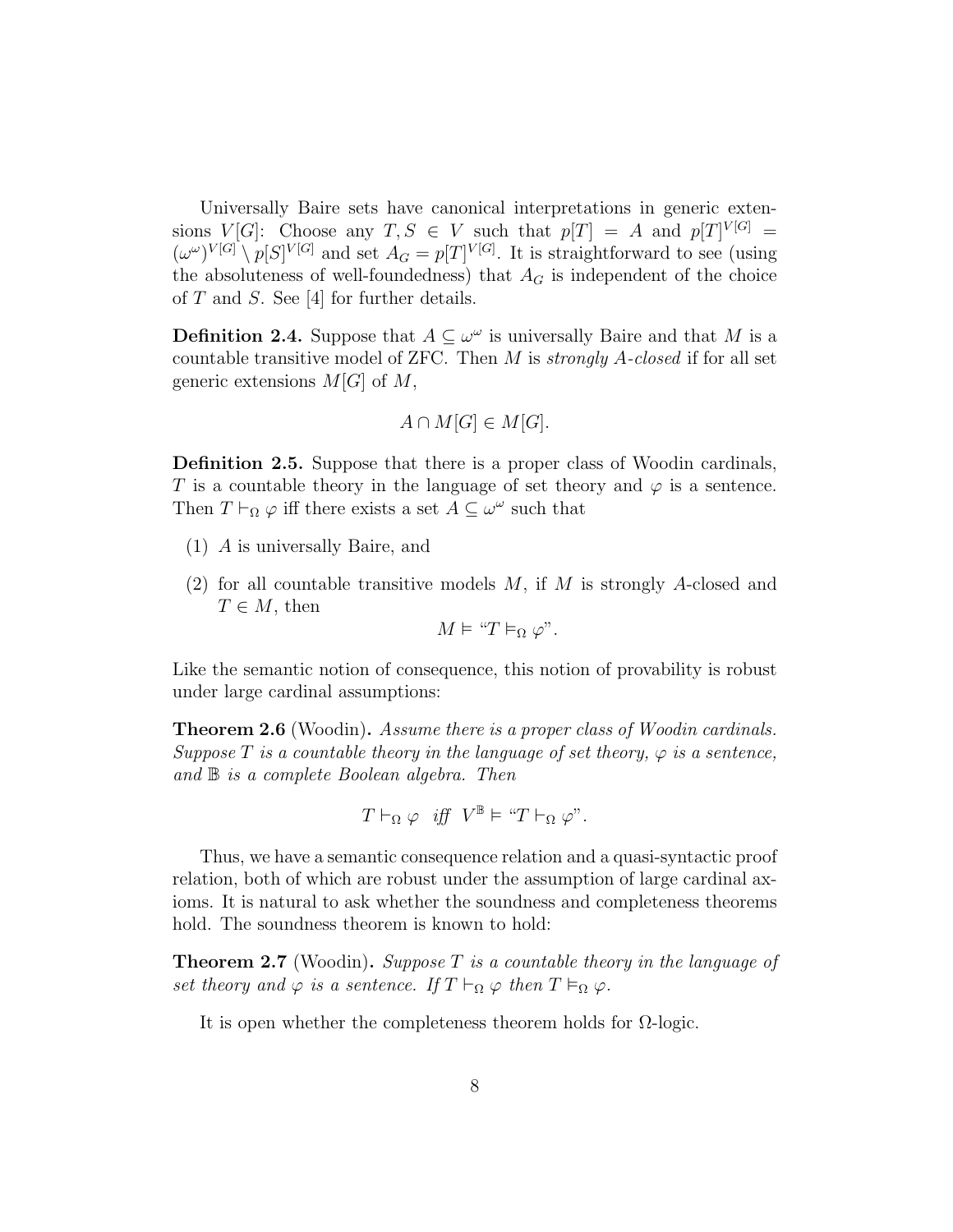**Definition 2.8** ( $\Omega$  Conjecture). Assume ZFC and that there is a proper class of Woodin cardinals. Then for each sentence  $\varphi$ ,

$$
\varnothing \vDash_{\Omega} \varphi \text{ iff } \varnothing \vdash_{\Omega} \varphi.
$$

We shall need to introduce a strengthening of this conjecture.

**Definition 2.9** ( $AD^+$  Conjecture). Suppose that A and B are sets of reals such that  $L(A, \mathbb{R})$  and  $L(B, \mathbb{R})$  satisfy  $AD^+$ . Suppose every set

$$
X \in \mathscr{P}(\mathbb{R}) \cap (L(A, \mathbb{R}) \cup L(B, \mathbb{R}))
$$

is  $\omega_1$ -universally Baire. Then either

$$
(\underline{\Delta}_1^2)^{L(A,\mathbb{R})} \subseteq (\underline{\Delta}_1^2)^{L(B,\mathbb{R})}
$$

or

$$
(\underline{\Delta}_1^2)^{L(B,\mathbb{R})}\subseteq (\underline{\Delta}_1^2)^{L(A,\mathbb{R})}.
$$

Definition 2.10 (Strong  $\Omega$  Conjecture). Assume there is a proper class of Woodin cardinals. Then the  $\Omega$  Conjecture holds and the AD<sup>+</sup> Conjecture is Ω-valid.

As we shall see this conjecture has profound meta-mathematical consequences.

#### 2.2 Ω-Complete Theories

We are now in a position to reformulate generic absoluteness in terms of Ω-logic.

**Definition 2.11.** A theory T is  $\Omega$ -complete for a collection of sentences  $\Gamma$  if for each  $\varphi \in \Gamma$ ,  $T \vDash_{\Omega} \varphi$  or  $T \vDash_{\Omega} \neg \varphi$ .

Remark 2.12. Notice that we are allowing the degenerate case in which T is not  $\Omega$ -satisfiable, in which case *both* of the above implications hold. In particular, the theory ZFC + 0 = 1 is trivially Ω-complete for any Γ. This choice is merely one of convenience and, of course, in all cases of interest there will be sufficient large cardinals to ensure that the theory will be  $\Omega$ satisfiable.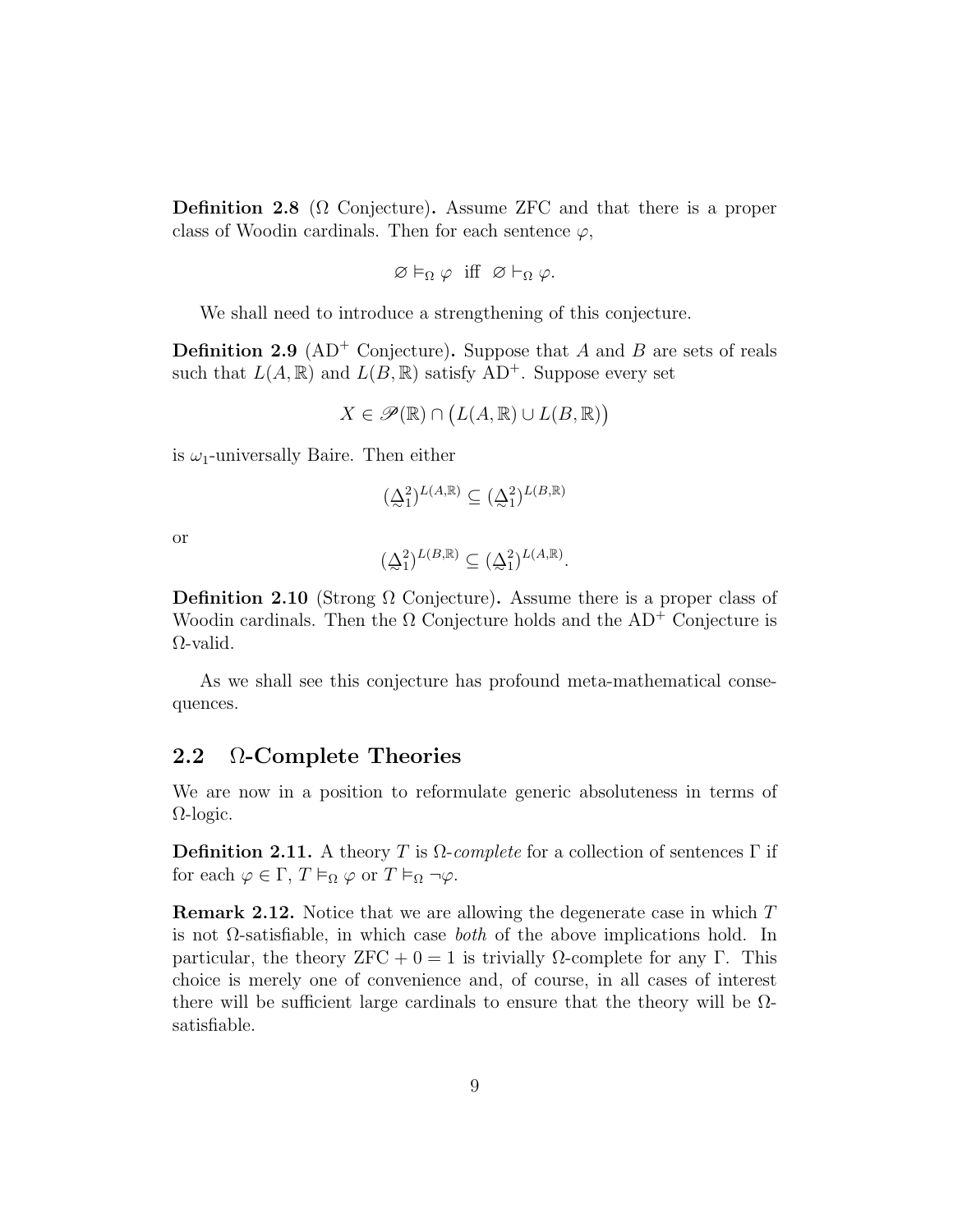The result on the generic absoluteness of  $L(\mathbb{R})$  (Theorem 1.9) can now be reformulated as follows:

Theorem 2.13 (Woodin). Assume ZFC and that there is a proper class of Woodin cardinals. Then ZFC is  $\Omega$ -complete for the collection of sentences of the form " $L(\mathbb{R}) \models \varphi$ ".

Although we have stated the  $\Omega$ -completeness with respect to ZFC the large cardinals are really doing the work. For this reason it is perhaps more transparent to formulate the result by saying that "ZFC + there is a proper class of Woodin cardinals" is  $\Omega$ -complete for the collection of sentences of the form " $L(\mathbb{R}) \models \varphi$ ", noting that under this formulation the stated  $\Omega$ completeness is trivial unless our background assumptions guarantee that " $ZFC +$  there is a proper class of Woodin cardinals" is  $\Omega$ -satisfiable.

The above result is thus a partial realization of Gödel's conjectured completeness theorem for large cardinal axioms, only now we are invoking a stronger logic and we only have completeness at the level of  $L(\mathbb{R})$ . Unfortunately, it follows from a series of results originating with Levy and Solovay that the current generation of large cardinal axioms are not  $\Omega$ -complete at the level of third-order arithmetic, in fact, they are not  $\Omega$ -complete at the level of  $\Sigma_1^2$ , which is the complexity of CH.

**Theorem 2.14.** Assume L is a standard large cardinal axiom. Then  $\text{ZFC}+L$ is not  $\Omega$ -complete for  $\Sigma_1^2$ .

This theorem is stated informally since the notion of a "standard large cardinal axiom" is not precise. However, one can cite examples from across the large cardinal hierarchy. For example, for  $L$  one can take "there is a measurable cardinal", "there is a proper class of Woodin cardinals", "there is a non-trivial embedding  $j: L(V_{\lambda+1}) \to L(V_{\lambda+1})$  with critical point below  $\lambda$ ". See [14], [7] and [13].

Although large cardinal axioms do not provide an  $\Omega$ -complete picture of  $\Sigma_1^2$  it turns out that one can attain such a picture provided one supplements large cardinal axioms. Remarkably, one can do this by adding CH.

**Theorem 2.15** (Woodin [20]). Assume ZFC and that there is a proper class of measurable Woodin cardinals. Then ZFC + CH is  $\Omega$ -complete for  $\Sigma_1^2$ .

Moreover, up to  $\Omega$ -equivalence, CH is the unique  $\Sigma_1^2$ -statement that is  $\Omega$ complete for  $\Sigma_1^2$ .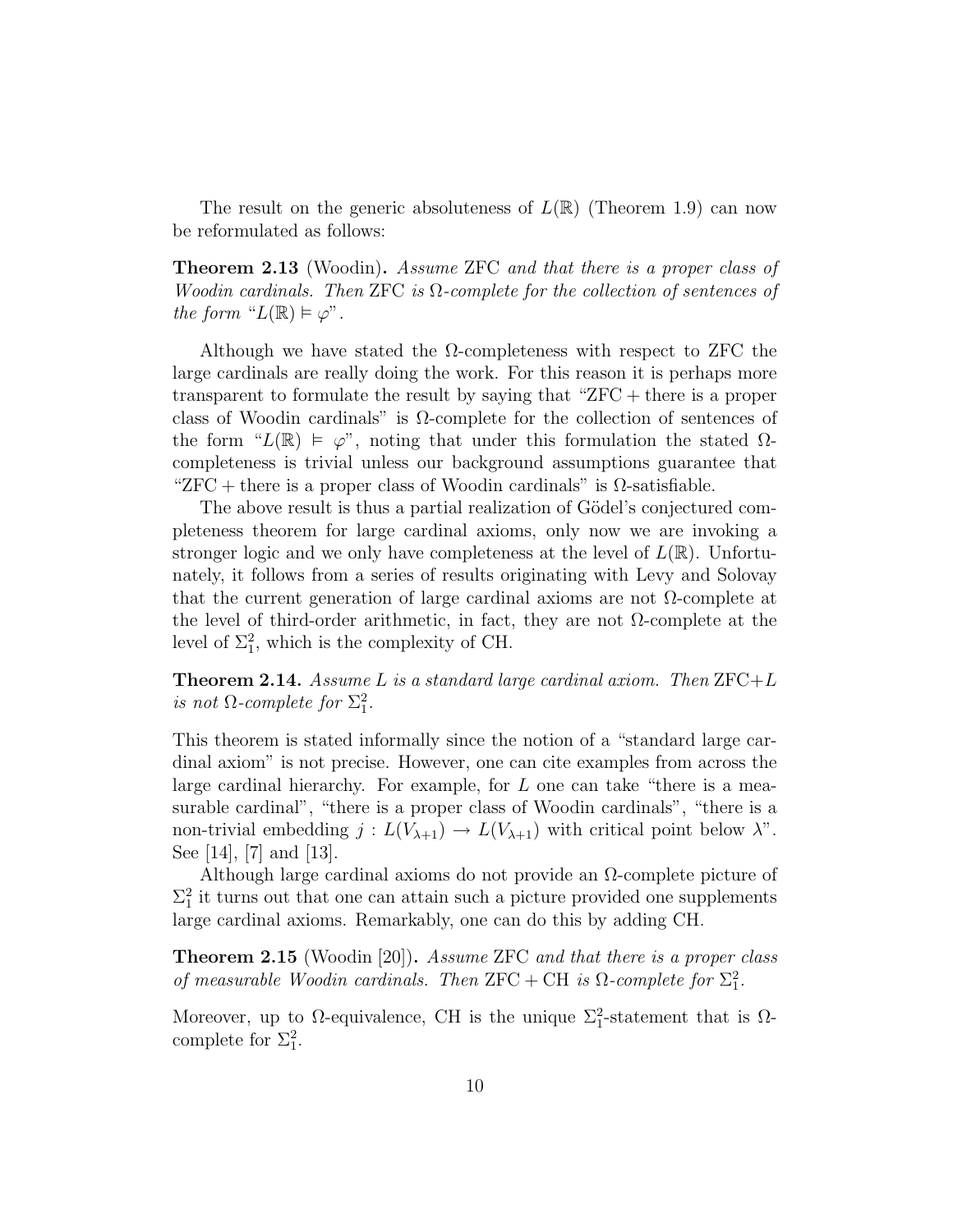**Lemma 2.16.** Suppose A is a  $\Sigma_1^2$ -sentence, ZFC + A is  $\Omega$ -satisfiable, and  ${\rm ZFC}+A$  is  $\Omega$ -complete for  $\Sigma_1^2$ . Then

- (1)  $ZFC + CH \vDash_{\Omega} A$  and
- (2)  $ZFC + A \vDash_{\Omega} CH$ .

*Proof.* Since  $ZFC + A$  is  $\Omega$ -satisfiable, there is an ordinal  $\alpha$ , a partial order **P**, and a *V*-generic *G* ⊆ **P** such that

$$
V[G]_{\alpha} \vDash \text{ZFC} + A.
$$

Now let  $H \subseteq \text{Col}(\omega_1, \mathbb{R})$  be  $V[G]$ -generic. Thus

$$
V[G][H]_{\alpha} \vDash \text{ZFC} + \text{CH}.
$$

Moreover, since  $Col(\omega_1, \mathbb{R})$  is countably closed it adds no new reals. Thus, since A is  $\Sigma_1^2$  we have, by upward absoluteness,

$$
V[G][H]_{\alpha} \models \text{ZFC} + A.
$$

Thus,  $ZFC+CH$  and  $ZFC+A$  are  $\Omega$ -compatible. Since each theory is assumed to be  $\Omega$ -complete for  $\Sigma_1^2$  both (1) and (2) follow.  $\Box$ 

Thus, up to  $\Omega$ -equivalence, there is a unique  $\Sigma_1^2$ -sentence which (along with large cardinal axioms) provides an  $\Omega$ -complete picture of  $\Sigma_1^2$ .

If one shifts perspective from  $\Sigma_1^2$  to  $H(\omega_2)$  there is a companion result for  $\neg$ CH, assuming the Strong  $\Omega$  Conjecture.

**Theorem 2.17** (Woodin [22]). Assume that there is a proper class of Woodin cardinals and that the Strong  $\Omega$ -Conjecture holds.

- (1) There is an axiom A such that
	- (i)  $ZFC + A$  is  $\Omega$ -satisfiable and
	- (ii)  $ZFC + A$  is  $\Omega$ -complete for the structure  $H(\omega_2)$ .
- (2) Any such axiom A has the feature that

$$
ZFC + A \vDash_{\Omega} "H(\omega_2) \vDash \neg CH".
$$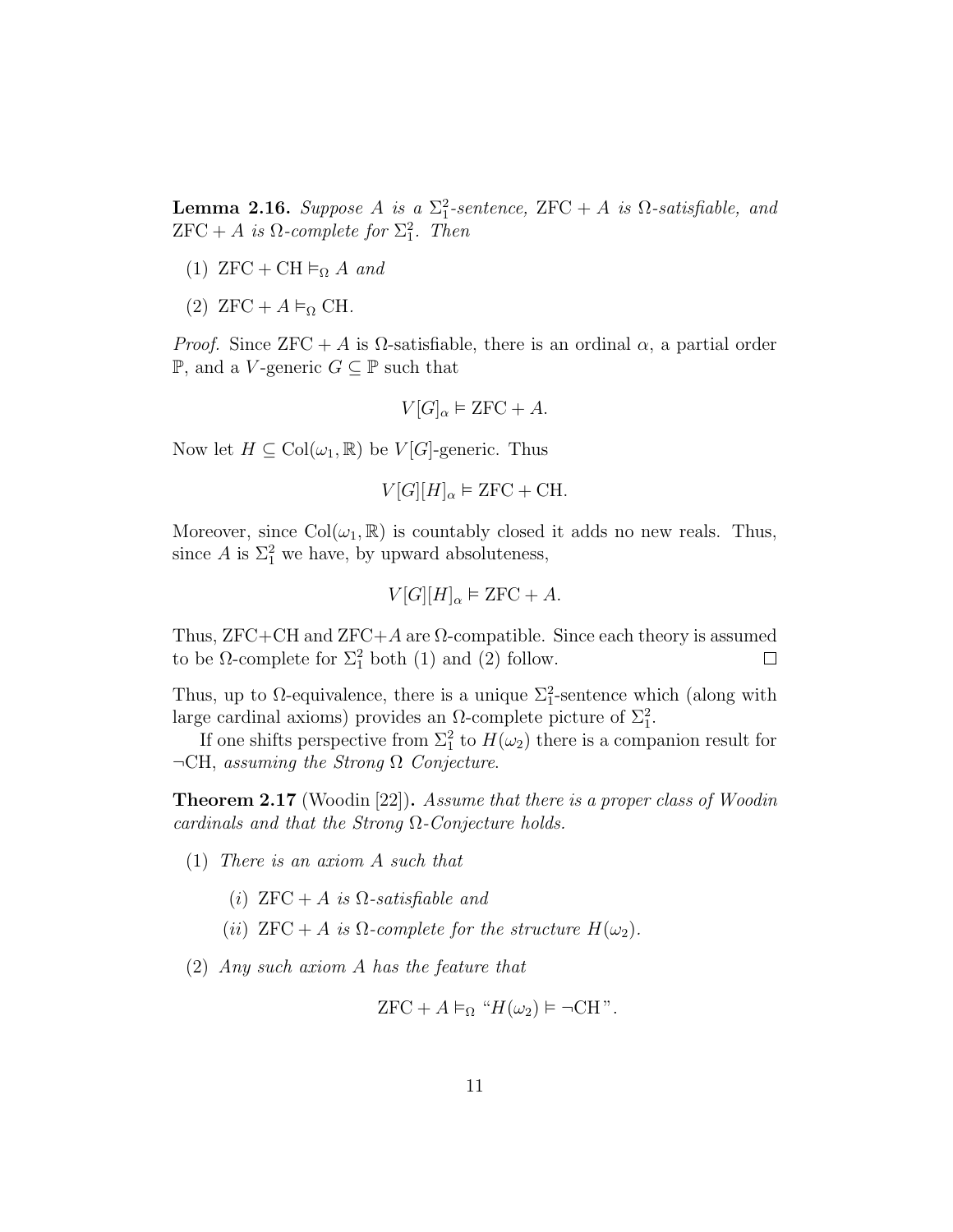Thus, assuming that there is a proper class of Woodin cardinals and that the Strong  $\Omega$  Conjecture holds, there is an  $\Omega$ -complete picture of  $H(\omega_2)$  and any such picture involves a *failure* of CH.

These two results raise the spectre of bifurcation at the level of CH. There are two key questions. First, are there recursive theories with higher degrees of  $\Omega$ -completeness? Second, is there a unique such theory (with respect to a given level of complexity)? The answers to these questions turn on the Strong Ω Conjecture.

If there is a proper class of Woodin cardinals and the Strong  $\Omega$  Conjecture holds then one cannot have an  $\Omega$ -complete picture of third-order arithmetic.

**Theorem 2.18** (Woodin). Assume that there is a proper class of Woodin cardinals and that the Strong  $\Omega$  Conjecture holds. Then there is no recursive theory A such that  $ZFC + A$  is  $\Omega$ -complete for  $\Sigma_3^2$ .

Even the  $\Omega$  Conjecture places limitations on the extent of  $\Omega$  complete theories.

**Theorem 2.19** (Woodin). Assume that there is a proper class of Woodin cardinals and that the  $\Omega$  Conjecture holds. Then there is no recursive theory A such that  $ZFC + A$  is  $\Omega$ -complete for the theory of  $H(\delta_0^+)$ , where  $\delta_0$  is the least Woodin cardinal.

It is open whether there is a recursively enumerable theory that is  $\Omega$ complete for  $\Sigma_2^2$ . It is known that CH alone will not suffice:

**Theorem 2.20** (Jensen, Shelah). ZFC + CH is not  $\Omega$ -complete for  $\Sigma_2^2$ .

Jensen obtained a model of  $ZFC + CH + SH$  (and hence the failure of  $\Diamond$ ) by iterated forcing over L. Later, Shelah obtained such models in the more general setting of proper-forcing iterations that do not add reals. In fact, in [1] it is shown that under  $ZFC + CH$  there is so much ambiguity at the level of  $\Sigma_2^2$  that there is a small forcing that adds no new reals but adds a  $\Delta_2^2$ -well-ordering of the reals. The question of an  $\Omega$ -complete theory at the level of  $\Sigma_2^2$  is still open—there is some evidence that (under large cardinal axioms)  $\Diamond$  is such an axiom, that is, that under large cardinal assumptions  $ZFC + \diamondsuit$  is  $\Omega$ -complete for  $\Sigma_2^2$ . See [23].

If the  $\Omega$  Conjecture fails then it is possible that there is a recursively enumerable theory A and a large cardinal axiom L such that  $ZFC + L +$ A is Ω-complete for third-order arithmetic. In fact, it is possible that for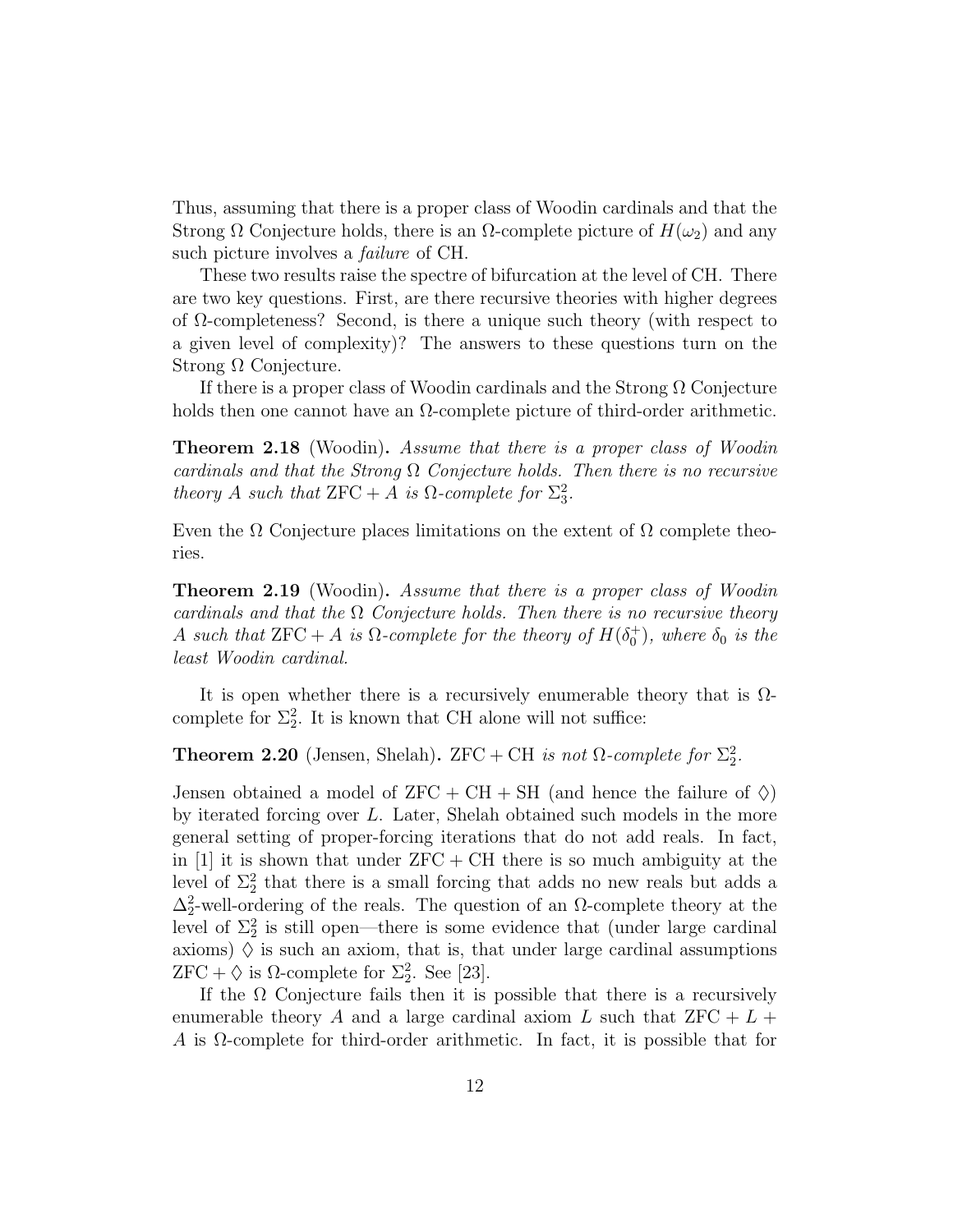each specifiable fragment  $V_{\lambda}$  of the universe of sets there is a recursively enumerable theory and a large cardinal axiom L such that  $ZFC+L+A$  is  $\Omega$ complete for the theory of  $V_\lambda$ . In other words, assuming the failure of the  $\Omega$ Conjecture it is possible (given our current understanding) that there is an  $\Omega$ complete picture of arbitrarily large fragments of the universe of sets. If there were a unique such picture then this would make for a compelling case for new axioms that complete the standard axioms of set theory and constitute a realization of a variant of Gödel's conjectured completeness theorem. In the next section we will show that this optimistic scenario must fail; if there is one such  $\Omega$ -complete picture then there must be another, incompatible Ω-complete picture.

### 3 Failure of Uniqueness

First, we need a precise specification of a large cardinal property, one that incorporates a key feature shared by customary large cardinal axioms, namely, invariance under small forcing. (Cf. Theorem 2.14.)

**Definition 3.1.** A *large cardinal property* is a  $\Sigma_2$ -formula  $\varphi(x)$  such that (as a theorem of ZFC) if  $\kappa$  is a cardinal and  $V \models \varphi[\kappa]$  then  $\kappa$  is strongly inaccessible and for all partial orders  $\mathbb{P} \in V_{\kappa}$  and all V-generics  $G \subseteq \mathbb{P}$ ,  $V[G] \vDash \varphi[\kappa].$ 

This directly captures most of the standard large cardinal properties—for example, " $\kappa$  is measurable", " $\kappa$  is a Woodin cardinal", " $\kappa$  is the critical point of a non-trivial elementary embedding  $j: V_\lambda \to V_\lambda$ ". It does not capture " $\kappa$ is supercompact" but it does capture " $\exists \delta V_{\delta} \models \kappa$  is supercompact".

**Definition 3.2.** Suppose  $\varphi$  is a large cardinal property. Let  $PC(\varphi)$  be the conjunction of the statements "there is a proper class of Woodin cardinals" and "there is a proper class of  $\varphi$ -cardinals".

Above we considered  $\Omega$ -completeness relative to a fixed pointclass  $\Gamma$  (such as  $\Sigma_1^2$ ) but now we shall be dealing with much larger fragments of the universe of sets and so it will be necessary to extend this definition.

**Definition 3.3.** A sentence  $\Phi$  is a *specification* if there is a least level  $V_{\alpha}$ that satisfies  $\Phi$  and  $\alpha > \omega$ . Suppose  $\Phi$  is a specification. Let  $V_{\Phi}$  denote the level specified by  $\Phi$ . The sentence  $\Phi$  is a *robust specification* if, in addition,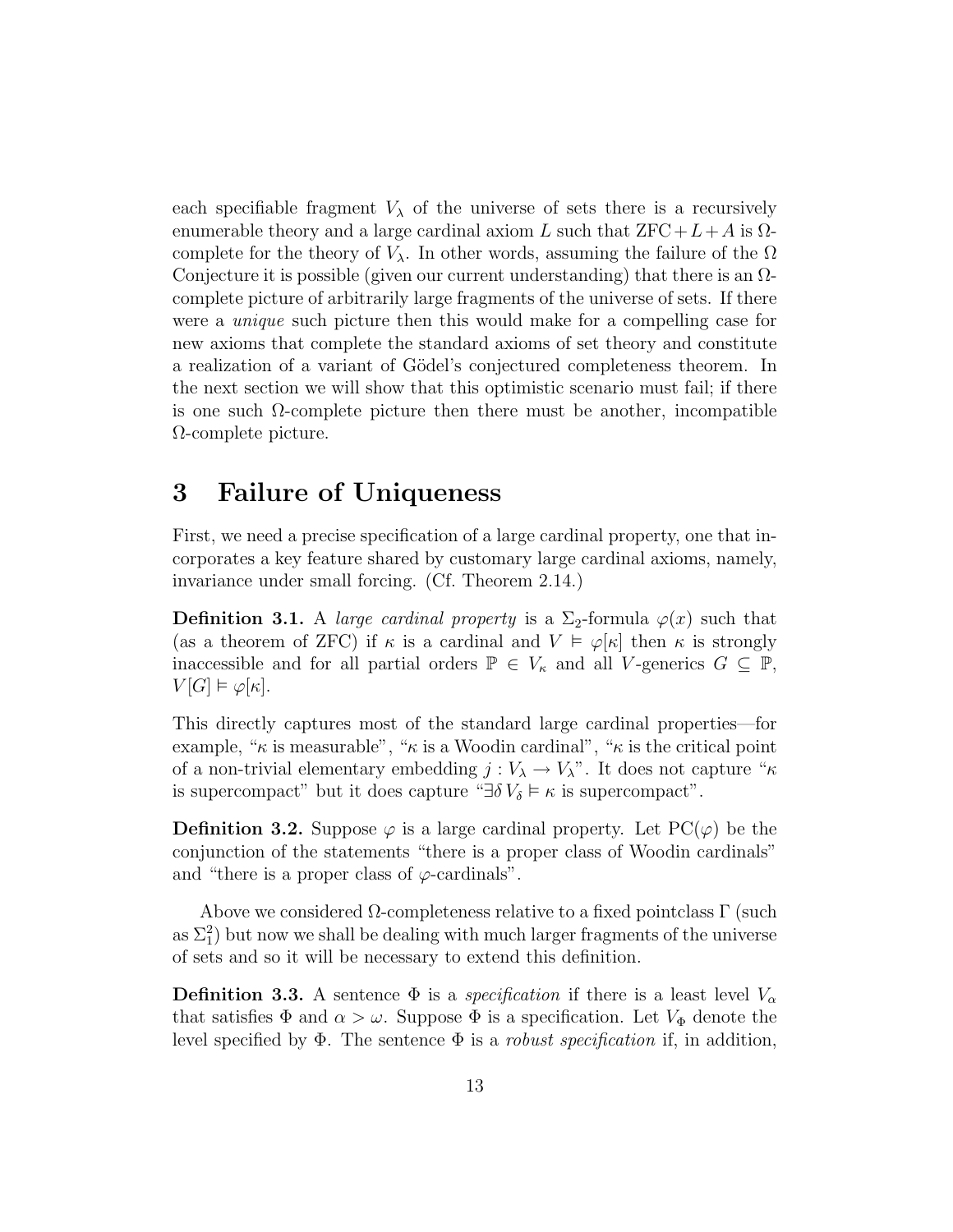for all partial orders  $\mathbb{P} \in V_{\Phi}$  and for all V-generic  $G \subseteq \mathbb{P}$ , in  $V[G]$  the ordinal specified by  $\Phi$  is the same as the ordinal specified by  $\Phi$  in V.

**Remark 3.4.** The robustness condition amounts to saying that for all  $\mathbb{P} \in V_{\Phi}$ and for all V-generic  $G \subseteq \mathbb{P}$ ,

$$
(V_{\Phi})^{V[G]} = (V_{\Phi})^{V}[G].
$$

Some such robustness condition is necessary for our purposes. Fortunately, in the cases of interest this condition is met. For example, this is immediately true of large levels (such as the least level  $V_{\alpha}$  satisfying that there is a proper class of measurable cardinals) for any small forcing and we shall see that it is true of the small levels we consider for the particular forcing notions we employ.

**Definition 3.5.** Let  $\Phi$  be a robust specification, let  $\varphi$  be a large cardinal property and let A be a recursively enumerable set of axioms. Then  $ZFC +$  $A + PC(\varphi)$  is  $\Omega$ -complete for Th $(V_{\Phi})$  if for all sentences S of the language of set theory,

$$
ZFC + A + PC(\varphi) \vDash_{\Omega} "S \in \text{Th}(V_{\Phi})"
$$

or

$$
ZFC + A + PC(\varphi) \vDash_{\Omega} \text{``}\neg S \in \text{Th}(V_{\Phi})\text{''}.
$$

Notice again that we are including the degenerate case in that if  $ZFC +$  $A + \mathrm{PC}(\varphi)$  is  $\Omega$ -inconsistent then it is  $\Omega$ -complete for Th $(V_{\Phi})$ .

It will be of use to note the following reduction: Conditioning on a recursively enumerable theory  $A$  can be subsumed by conditioning on a single  $\Sigma_2$ -sentence. For suppose ZFC + A + PC( $\varphi$ ) is  $\Omega$ -complete for Th( $V_{\Phi}$ ). Let  $\psi$  be the  $\Sigma_2$ -sentence which asserts that there exists  $\alpha$  such that  $V_\alpha \models$  $ZFC + A + PC(\varphi)$ . Then  $ZFC + \psi + PC(\varphi)$  is  $\Omega$ -complete for Th $(V_{\Phi})$ . To see this suppose that  $\beta_1$  and  $\beta_2$  are ordinals and  $\mathbb{B}_1$  and  $\mathbb{B}_2$  are complete Boolean algebras such that  $V_{\beta_1}^{\mathbb{B}_1}$  $V_{\beta_1}^{\mathbb{B}_1}$  and  $V_{\beta_2}^{\mathbb{B}_2}$ <sup><sup>B<sub>2</sub></sup></sup> satisfy  $ZFC + \psi + PC(\varphi)$ . Let  $\alpha_1$  and  $\alpha_2$  be the least ordinals witnessing  $\psi$  in  $V_{\beta_1}^{\mathbb{B}_1}$  $\chi_{\beta_1}^{\mathbb{B}_1}$  and  $V_{\beta_2}^{\mathbb{B}_2}$  $\mathcal{B}_{\beta_2}^{\mathbb{Z}_2}$ , respectively. By hypothesis,

$$
(\operatorname{Th}(V_\Phi))^{V_{\alpha_1}^{\mathbb B_1}} = (\operatorname{Th}(V_\Phi))^{V_{\alpha_2}^{\mathbb B_2}}.
$$

But

$$
(\mathrm{Th}(V_{\Phi}))^{V_{\beta_1}^{\mathbb{B}_1}} = (\mathrm{Th}(V_{\Phi}))^{V_{\alpha_1}^{\mathbb{B}_1}} \text{ and } (\mathrm{Th}(V_{\Phi}))^{V_{\beta_2}^{\mathbb{B}_2}} = (\mathrm{Th}(V_{\Phi}))^{V_{\alpha_2}^{\mathbb{B}_2}}.
$$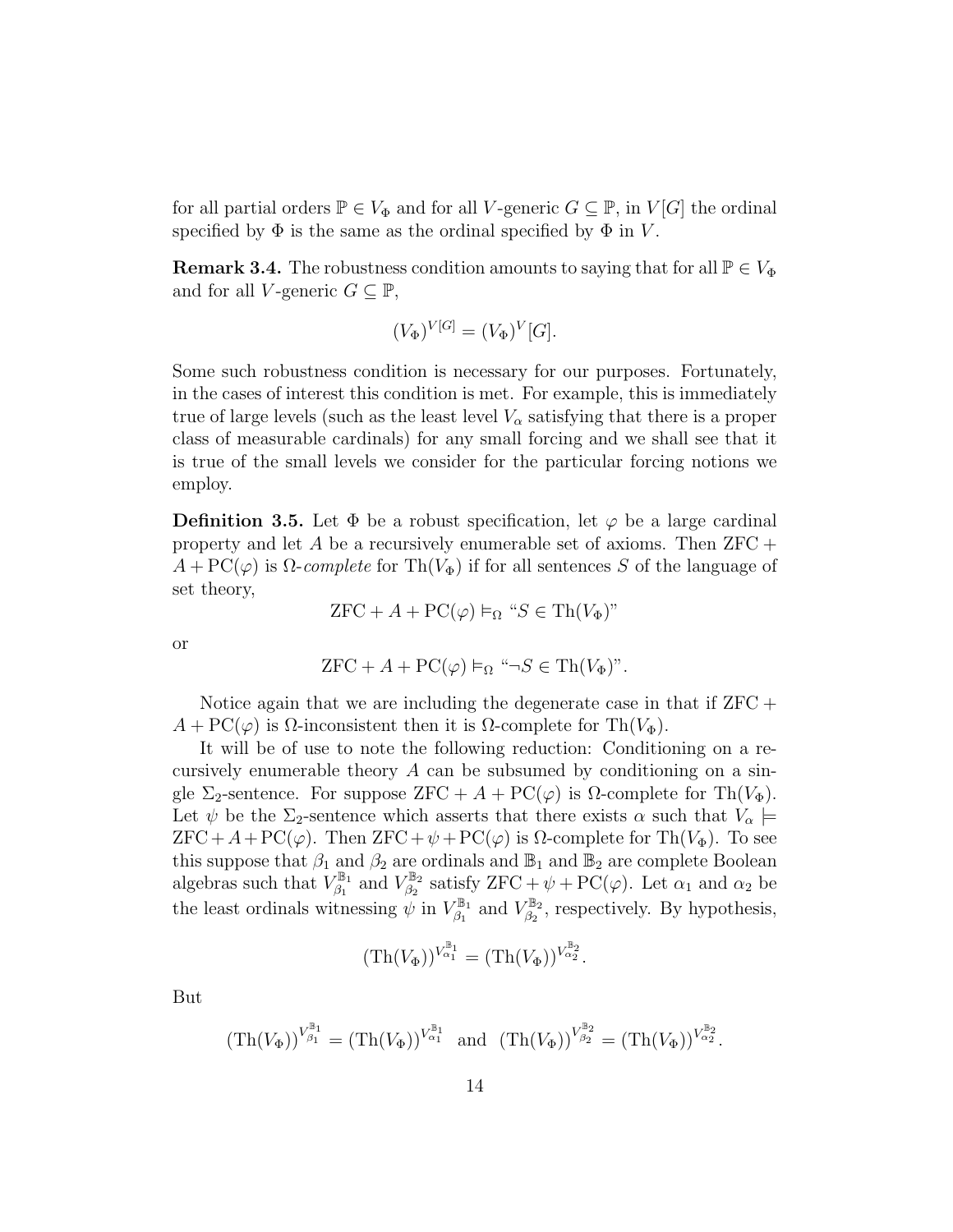Thus,

$$
(\mathrm{Th}(V_{\Phi}))^{V_{\beta_1}^{\mathbb{B}_1}} = (\mathrm{Th}(V_{\Phi}))^{V_{\beta_1}^{\mathbb{B}_1}},
$$

which completes the proof.

Theorem 3.6. Assume ZFC and that there is a proper class of Woodin cardinals. Suppose  $\Phi$  is a robust specification,  $\varphi$  is a large cardinal property, and  $\psi$  is a  $\Sigma_2$ -sentence such that

$$
ZFC + \psi + PC(\varphi) \ \text{is} \ \Omega\text{-complete for } \operatorname{Th}(V_{\Phi})
$$

and  $ZFC + PC(\varphi)$  proves that there is a level satisfying  $\Phi$ . Let  $\mathbb{P} \in V_{\Phi}$  be a homogeneous partial order that is definable (without parameters) in  $V_{\Phi}$  and let  $\psi_{\mathbb{P}}$  be the  $\Sigma_2$ -sentence:

There exists  $(\kappa, N, G)$  such that  $\kappa$  is strongly inaccessible,  $N \models$  ${\rm ZFC} + \psi + {\rm PC}(\varphi)$ , G is N-generic for  $\mathbb{P}^{(V_{\Phi})^N}$ , and  $V_{\kappa} = N[G]$ .

Then

$$
ZFC + \psi_{\mathbb{P}} + PC(\varphi) \ \text{is} \ \Omega\text{-complete for } \operatorname{Th}(V_{\Phi}).
$$

*Proof.* In the statement of the theorem and in the proof we view  $\mathbb P$  as presented by its definition. Thus, in a given a model M of ZFC,  $\mathbb{P}^M$  denotes  $\mathbb P$ as calculated in M.

Without loss of generality we may assume that  $ZFC + \psi_{\mathbb{P}} + \text{PC}(\varphi)$  is  $\Omega$ -satisfiable, otherwise there is nothing to prove. (In the cases of interest this condition will be met.)

LEMMA. Suppose  $V^{\mathbb{B}}$  is a generic extension of V such that for some ordinal  $\alpha, V_{\alpha}^{\mathbb{B}} \models \mathsf{ZFC} + \psi_{\mathbb{P}} + \mathsf{PC}(\varphi)$ . Let  $(\kappa, N, G)$  be as in the definition of  $\psi_{\mathbb{P}}$ . Then, in  $V^{\mathbb{B}}$ , for each sentence S the following are equivalent (where, for notational convenience, we have written V for  $V^{\mathbb{B}}$ ) :

- $(1)$   $S \in (Th(V_{\Phi}))^V$
- (2)  $S \in (\text{Th}(V_{\Phi}))^{V_{\kappa}}$
- (3)  $\mathcal{L}_{\mathbb{P}(V_{\Phi})^N}$   $\Vdash S \in \text{Th}(V_{\Phi})^n \in (\text{Th}(V_{\Phi}))^N$
- (4)  $N \vDash$  "ZFC +  $\psi$  + PC( $\varphi$ )  $\vDash_{\Omega}$  " " $1_{\mathbb{P}} \Vdash S \in Th(V_{\Phi})$ "  $\in Th(V_{\Phi})$ " ""
- (5)  $V_{\kappa} \models$  "ZFC +  $\psi$  + PC( $\varphi$ )  $\vDash_{\Omega}$  " " $1_{\mathbb{P}} \Vdash S \in Th(V_{\Phi})$ "  $\in Th(V_{\Phi})$ " ""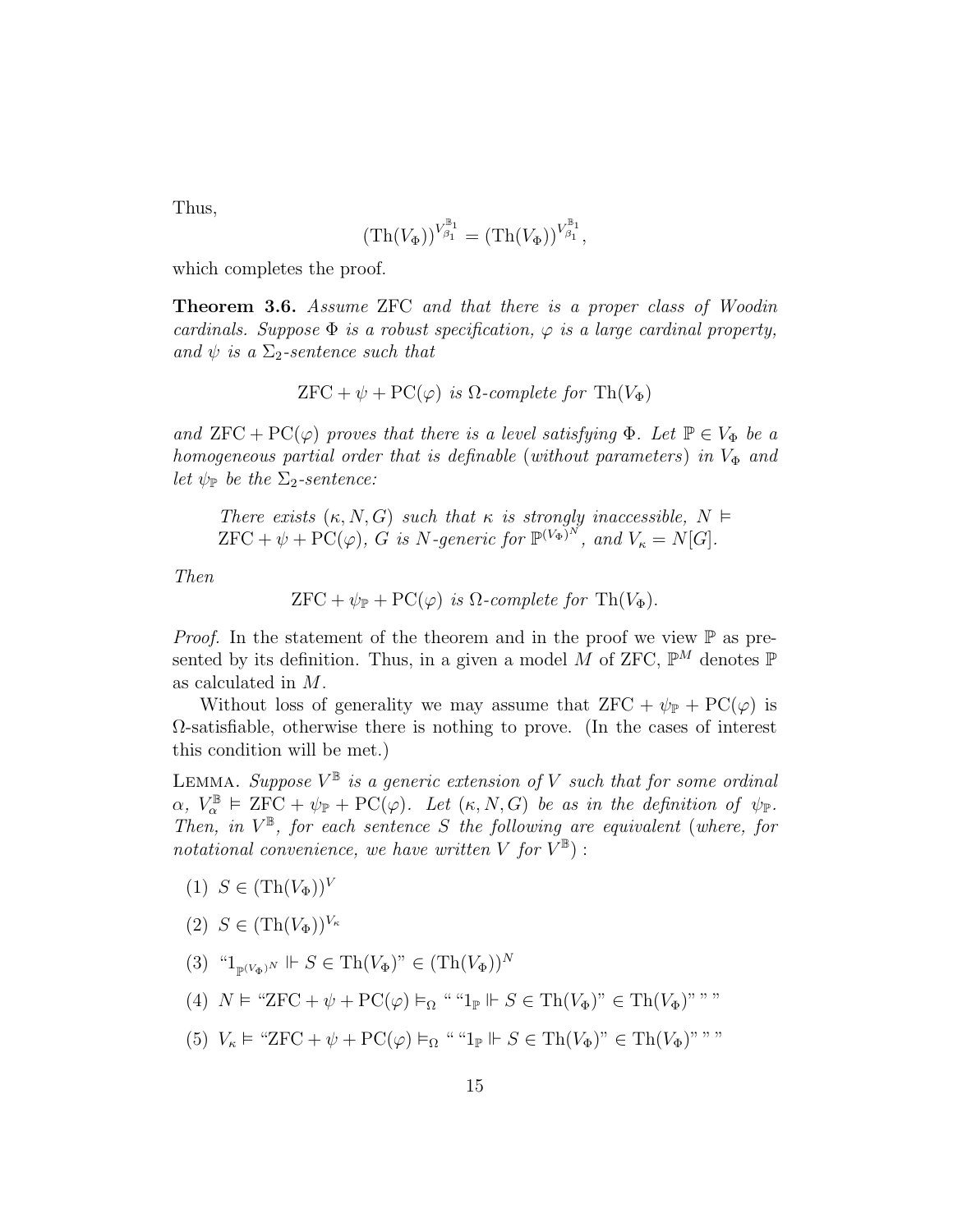(6) 
$$
V \vDash ``\text{ZFC} + \psi + \text{PC}(\varphi) \vDash_{\Omega} ````1_{\mathbb{P}} \Vdash S \in \text{Th}(V_{\Phi})"
$$
  $\vDash \text{Th}(V_{\Phi})"$ ."

Proof. Some remarks on the notation are in order. First, in statements such as (4) the partial order  $\mathbb P$  is computed via its definition in  $V_{\Phi}$ , while the latter is itself computed in various locations (in this case, rank initial segments of generic extensions of N). Second, we are using " $S \in Th(V_{\Phi})$ " as shorthand for "either there is an infinite ordinal  $\beta$  such that  $V_{\beta} \models \Phi$  and, letting  $\beta$  be the least such ordinal,  $V_\beta \models S$ , or there is no such ordinal and both  $\Phi$  and S hold". This conditional formulation is needed to handle the case of local settings where V is  $V_{\Phi}$ .

Let  $V^{\mathbb{B}}$  be a generic extension of V such that for some ordinal  $\alpha, V^{\mathbb{B}}_{\alpha} \models$  $ZFC + \psi_{\mathbb{P}} + PC(\varphi)$ . Let S be a sentence. For notation convenience we shall write V for  $V^{\mathbb{B}}$ . Let  $(\kappa, N, G)$  be as in the definition of  $\psi_{\mathbb{P}}$ .

(1)  $\leftrightarrow$  (2): Since  $N \vDash \text{ZFC} + \text{PC}(\varphi)$  and  $V_{\kappa}$  is a small generic extension of N it follows (by the invariance of large cardinal axioms under small forcing) that

$$
V_{\kappa} \vDash \text{ZFC} + \text{PC}(\varphi).
$$

But  $ZFC+PC(\varphi)$  proves that there is a level satisfying  $\Phi$ . Since specifications are absolute across rank initial segments

$$
(V_{\Phi})^{V_{\kappa}}=(V_{\Phi})^{V}
$$

and so

$$
(\mathrm{Th}(V_{\Phi}))^{V_{\kappa}} = (\mathrm{Th}(V_{\Phi}))^{V}.
$$

 $(2) \leftrightarrow (3)$ : Since  $\mathbb{P}^{(V_{\Phi})^N}$  is homogeneous, for each  $S'$ ,

$$
V_{\kappa} \vDash S' \text{ iff } N \vDash \text{``}1_{\mathbb{P}^{(V_{\Phi})^N}} \Vdash S^{\prime \text{''}}.
$$

In particular, taking  $S'$  to be " $S \in Th(V_{\Phi})$ ",

$$
V_{\kappa}\vDash \text{``}S\in \mathsf{Th}(V_{\Phi})\text{''} \ \ \text{iff} \ \ N\vDash \text{``}1_{\mathbb{P}^{(V_{\Phi})^N}}\Vdash \text{``}S\in \mathsf{Th}(V_{\Phi})\text{''''}.
$$

But since  $\Phi$  is a robust specification,

$$
(V_{\Phi})^{N[G]} = (V_{\Phi})^N[G]
$$

and so it follows that

$$
N \vDash \text{``} 1_{\mathbb{P}^{(V_{\Phi})^N}} \Vdash \text{``} S \in \text{Th}(V_{\Phi})
$$
" " iff  $(V_{\Phi})^N \vDash \text{``} 1_{\mathbb{P}^{(V_{\Phi})^N}} \Vdash \text{``} S \in \text{Th}(V_{\Phi})$ "".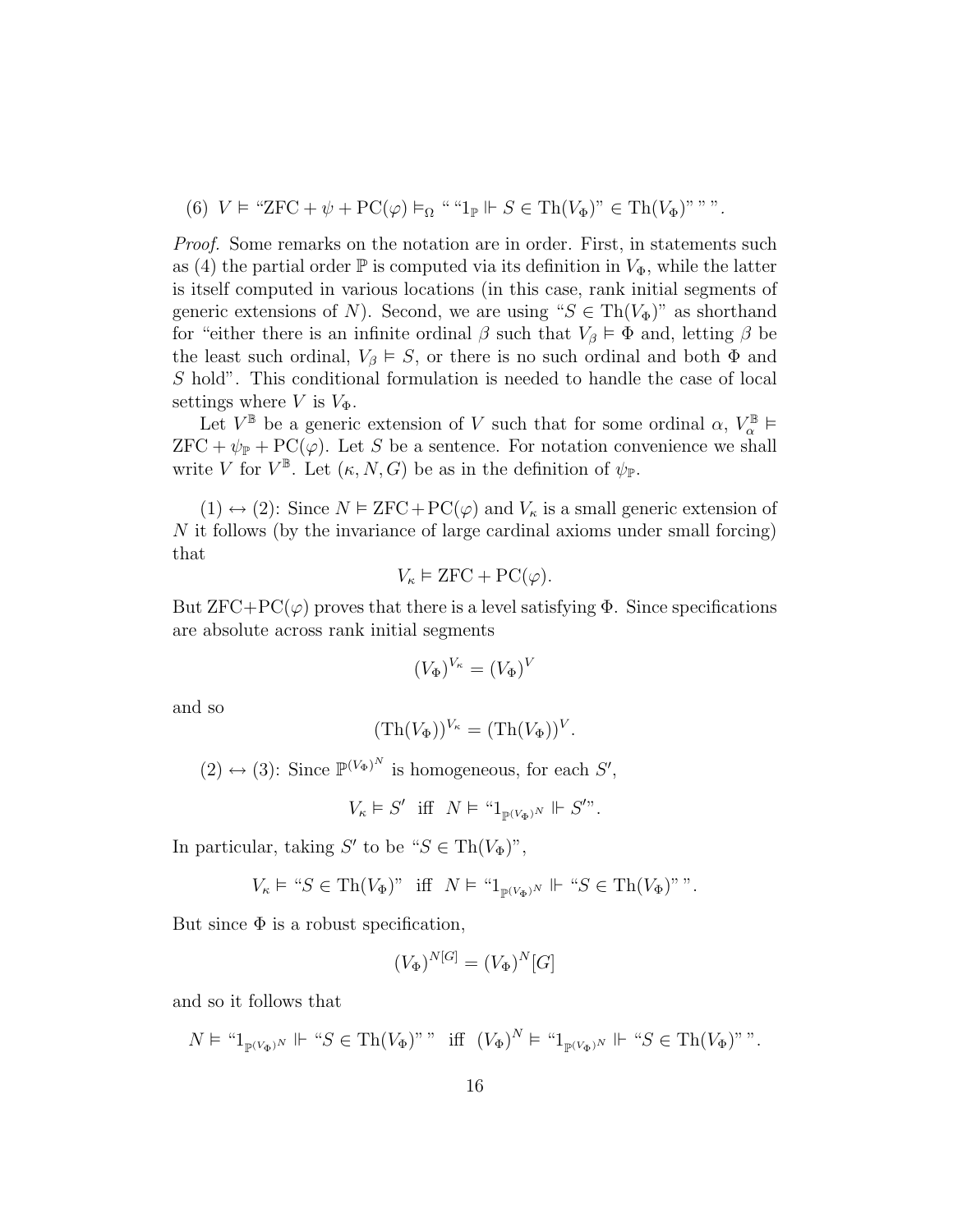Thus,

$$
V_\kappa\models\text{``}S\in\operatorname{Th}(V_\Phi)\text{''}\quad\text{iff}\quad (V_\Phi)^N\models\text{``}1_{\mathbb{P}^{(V_\Phi)^N}}\Vdash\text{``}S\in\operatorname{Th}(V_\Phi)\text{''''},
$$

which completes the proof.

 $(3) \leftrightarrow (4)$ : We first claim that

$$
N \vDash "ZFC + \psi + PC(\varphi) \text{ is } \Omega\text{-complete for } \text{Th}(V_{\Phi})".
$$

Suppose not. Since N satisfies that "ZFC +  $\psi$  + PC( $\varphi$ )" is  $\Omega$ -satisfiable it follows that there is a sentence  $S'$  such that

$$
N \vDash "ZFC + \psi + PC(\varphi) \nvDash_{\Omega} S' \in \text{Th}(V_{\Phi})"
$$

and

$$
N \vDash "ZFC + \psi + PC(\varphi) \nvDash_{\Omega} \neg S' \in \text{Th}(V_{\Phi})".
$$

However, by Theorem 2.2, N and  $V_{\kappa}$  agree on  $\Omega$ -logic (since  $V_{\kappa} = N[G]$  and N satisfies ZFC and that there is a proper class of Woodin cardinals). So  $V_{\kappa}$  agrees with N on the above two statements. So V must also satisfy these statements. But this is a contradiction since V satisfies that "ZFC +  $\psi$  +  $PC(\varphi)$ " is  $\Omega$ -complete for Th $(V_{\Phi})$ .

Now N also has levels satisfying "ZFC +  $\psi$  + PC( $\varphi$ )" (since  $\kappa$  is strongly inaccessible). So the frozen theory must be  $(Th(V_{\Phi}))^N$ . Thus, generally we have

$$
S' \in (\text{Th}(V_{\Phi}))^N \text{ iff } N \vDash \text{``ZFC} + \psi + \text{PC}(\varphi) \vDash_{\Omega} \text{``} S' \in \text{Th}(V_{\Phi})^{\text{''''}}
$$

and the equivalence of (3) and (4) is a special case.

 $(4) \leftrightarrow (5)$ : This follows from Theorem 2.2.

 $(5) \leftrightarrow (6)$ : The right-to-left direction is immediate. For the other direction suppose for contradiction that

$$
V_{\kappa} \vDash \text{``ZFC} + \psi + \text{PC}(\varphi) \vDash_{\Omega} \text{````1}_{\mathbb{P}} \Vdash S \in \text{Th}(V_{\Phi})\text{''} \in \text{Th}(V_{\Phi})\text{''''''}
$$

and

$$
V \nvDash "ZFC + \psi + PC(\varphi) \vDash_{\Omega} " "1_{\mathbb{P}} \Vdash S \in \text{Th}(V_{\Phi})" \in \text{Th}(V_{\Phi})" "".
$$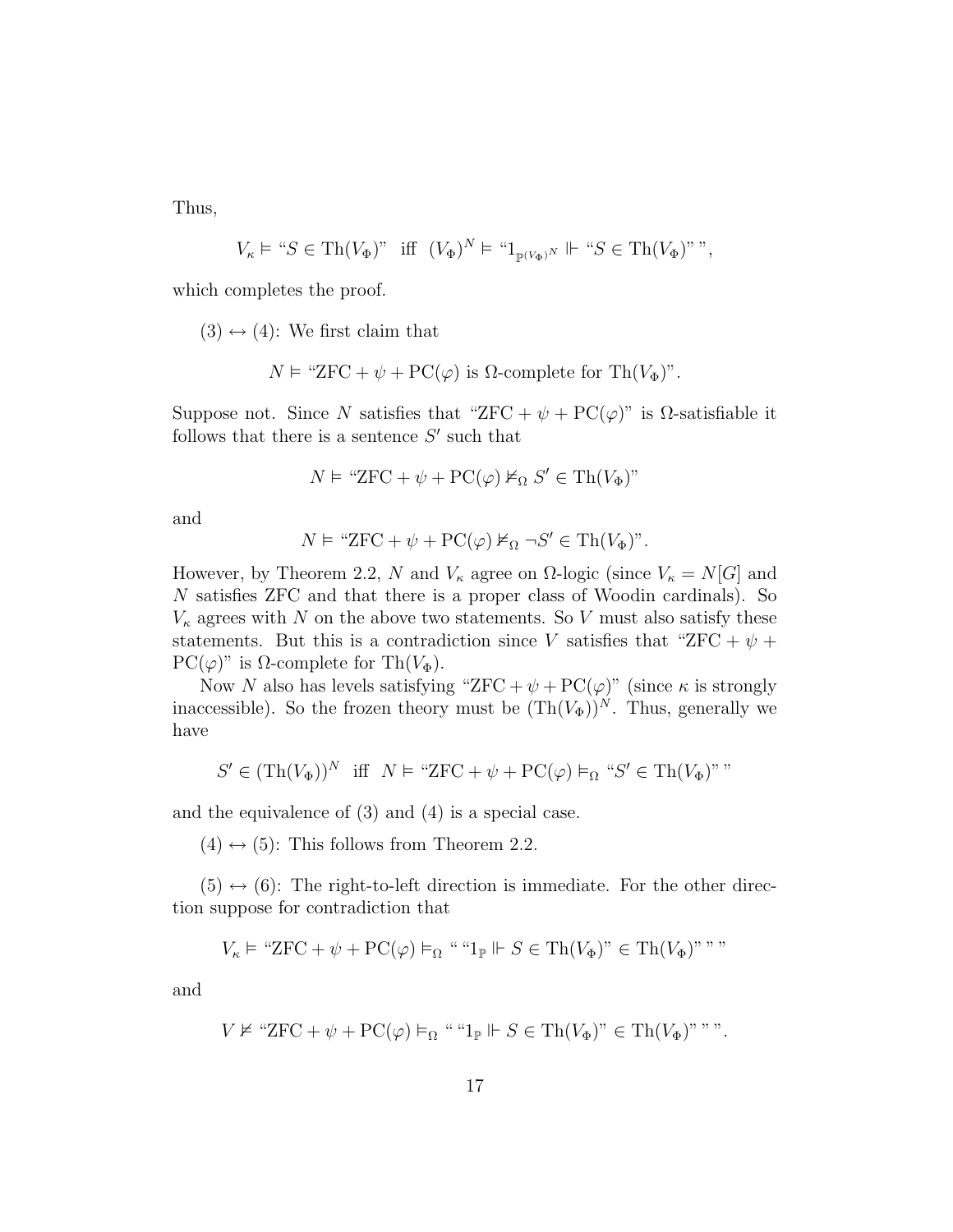Since V satisfies that "ZFC+ $\psi$ +PC( $\varphi$ )" is  $\Omega$ -complete for Th( $V_{\Phi}$ ), it follows that

$$
V \vDash \text{``ZFC} + \psi + \text{PC}(\varphi) \vDash_{\Omega} \text{````1}_{\mathbb{P}} \mathbb{K} S \in \text{Th}(V_{\Phi})\text{''} \in \text{Th}(V_{\Phi})\text{''''''}.
$$

However,  $V_{\kappa}$  satisfies that "ZFC +  $\psi$  + PC( $\varphi$ )" is  $\Omega$ -satisfiable. Let  $\mathbb{Q} \in V_{\kappa}$ and  $\alpha < \kappa$  be such that

$$
V_{\alpha}^{\mathbb{Q}} \vDash \text{ZFC} + \psi + \text{PC}(\varphi).
$$

By the previous displayed statement concerning  $V$ , it follows that

$$
V_\alpha^{\mathbb{Q}} \vDash ``\text{``1}_{\mathbb{P}} \nVdash S \in \text{Th}(V_{\Phi})\text{''} \in \text{Th}(V_{\Phi})\text{''},
$$

which is a contradiction.

 $\Box$ 

 $\Box$ 

The lemma ties the theory of  $V_{\Phi}$  as computed in  $V^{\mathbb{B}}$  to the  $\Omega$ -consequence relation and so the generic invariance of the former is inherited from that of the latter. More precisely: Let  $\mathbb{B}_1$  and  $\mathbb{B}_2$  be complete Boolean algebras such that for some  $\alpha_1$  and  $\alpha_2$ ,  $V_{\alpha_1}^{\mathbb{B}_1}$  and  $V_{\alpha_2}^{\mathbb{B}_2}$  satisfy  $ZFC + \psi_{\mathbb{P}} + \text{PC}(\varphi)$ . Then

$$
S \in (\text{Th}(V_{\Phi}))^{V^{\mathbb{B}_{1}}} \n\leftrightarrow V^{\mathbb{B}_{1}} \models \text{``ZFC} + \psi + \text{PC}(\varphi) \vDash_{\Omega} \text{````1}_{\mathbb{P}} \Vdash S \in \text{Th}(V_{\Phi})\text{''} \in \text{Th}(V_{\Phi})\text{''''} \n\leftrightarrow V^{\mathbb{B}_{2}} \vDash \text{``ZFC} + \psi + \text{PC}(\varphi) \vDash_{\Omega} \text{````1}_{\mathbb{P}} \Vdash S \in \text{Th}(V_{\Phi})\text{''} \in \text{Th}(V_{\Phi})\text{''''} \n\leftrightarrow S \in (\text{Th}(V_{\Phi}))^{V^{\mathbb{B}_{2}}}.
$$

The first and third equivalence hold by the Lemma and the second equivalence holds by the generic invariance of  $\Omega$ -logic.

But  $PC(\varphi)$  proves that there is a  $\Phi$ -cardinal and clearly

$$
(\mathrm{Th}(V_{\Phi}))^{V_{\alpha_1}^{\mathbb{B}_1}} = (\mathrm{Th}(V_{\Phi}))^{V^{\mathbb{B}_1}} \text{ and } (\mathrm{Th}(V_{\Phi}))^{V_{\alpha_2}^{\mathbb{B}_2}} = (\mathrm{Th}(V_{\Phi}))^{V^{\mathbb{B}_2}}.
$$

Thus,

$$
(\text{Th}(V_{\Phi}))^{V_{\alpha_1}^{\mathbb{B}_1}} = (\text{Th}(V_{\Phi}))^{V_{\alpha_2}^{\mathbb{B}_2}}.
$$

In other words,  $ZFC + \psi_{\mathbb{P}} + \text{PC}(\varphi)$  is  $\Omega$ -complete for Th $(V_{\Phi})$ .

Remark 3.7. In the statement of the above theorem we have not assumed that  $ZFC + \psi_{\mathbb{P}}$  +  $PC(\varphi)$  is  $\Omega$ -satisfiable. Under appropriate large cardinal assumptions this theory is  $\Omega$ -satisfiable and the theorem applies in a substantive way.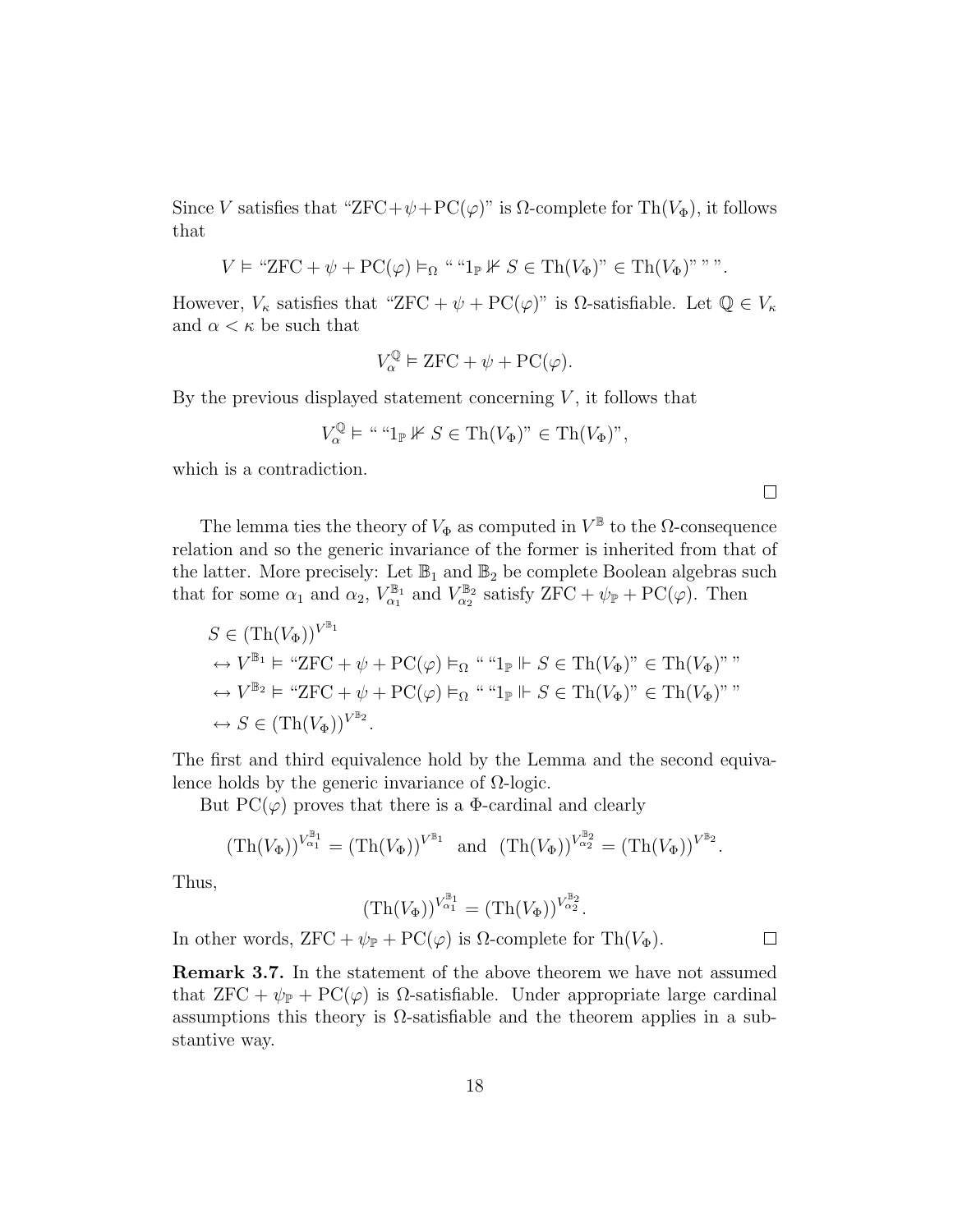Theorem 3.8. Assume ZFC and that there is a proper class of Woodin cardinals. Suppose  $\Phi$  is a robust specification such that the partial orders  $Add(\omega_2, \omega)$  and  $Col(\omega_1, \mathbb{R})$  are definable in  $V_{\Phi}$ ,  $\varphi$  is a large cardinal property, and  $\psi$  is a  $\Sigma_2$ -sentence such that

$$
ZFC + \psi + PC(\varphi) \ \text{is} \ \Omega\text{-complete for } \operatorname{Th}(V_{\Phi})
$$

and  $ZFC + PC(\varphi)$  proves that there is a level satisfying  $\Phi$ . Then there is a  $\Sigma_2$ -sentence  $\psi'$  such that

$$
ZFC + \psi' + PC(\varphi) \ \text{is} \ \Omega\text{-complete for } \operatorname{Th}(V_{\Phi})
$$

and the first theory  $\Omega$ -implies CH if and only the second theory  $\Omega$ -implies  $\neg$ CH.

*Proof.* If  $ZFC + \psi + PC(\varphi) \vDash_{\Omega} CH$  then let  $\mathbb{P} = \text{Add}(\omega_2, \omega)$  and if  $ZFC +$  $\psi + \mathrm{PC}(\varphi) \vDash_{\Omega} \neg \mathrm{CH}$  then let  $\mathbb{P} = \mathrm{Col}(\omega_1, \mathbb{R})$ . Letting  $\psi'$  be the  $\Sigma_2$ -sentence  $\psi_{\mathbb{P}}$  from Theorem 3.6, we have

$$
ZFC + \psi + PC(\varphi) \vDash_{\Omega} CH \quad \text{iff} \quad ZFC + \psi' + PC(\varphi) \vDash_{\Omega} \neg CH,
$$

 $\Box$ 

which completes the proof.

**Remark 3.9.** In the previous theorem one can work with  $H(\omega_2)$  instead of  $V_{\Phi}$ . The reason is that  $\mathbb{P}$  (in either case) is a homogeneous partial order that is definable over  $H(\omega_2)$  and it has the feature that if  $G \subseteq \mathbb{P}$  is V-generic then truth in  $H(\omega_2)^{V[G]}$  is reducible to truth in  $H(\omega_2)^V$ , which suffices for the proof of Theorem 3.6.

The above theorem is, of course, just a sample. One can replace CH by anything that can be forced with a definable, homogeneous partial order that satisfies the robustness condition. Thus, if there is one theory with the above degree of  $\Omega$ -completeness then there is a "bifurcation" into a host of incompatible Ω-complete theories with the same degree of Ω-completeness.

The question of whether such a "bifurcation" can be obtained is sensitive to the Strong  $\Omega$  Conjecture. On the one hand, if there is a proper class of Woodin cardinals and the Strong  $\Omega$  Conjecture holds then by Theorem 2.18 there can be no  $\Omega$ -complete theory for even third-order arithmetic (or even the  $\Sigma_2^3$ -fragment). On the other hand, it is currently an open possibility that the  $\Omega$  Conjecture fail in such a way that for each robustly specifiable  $\lambda$  there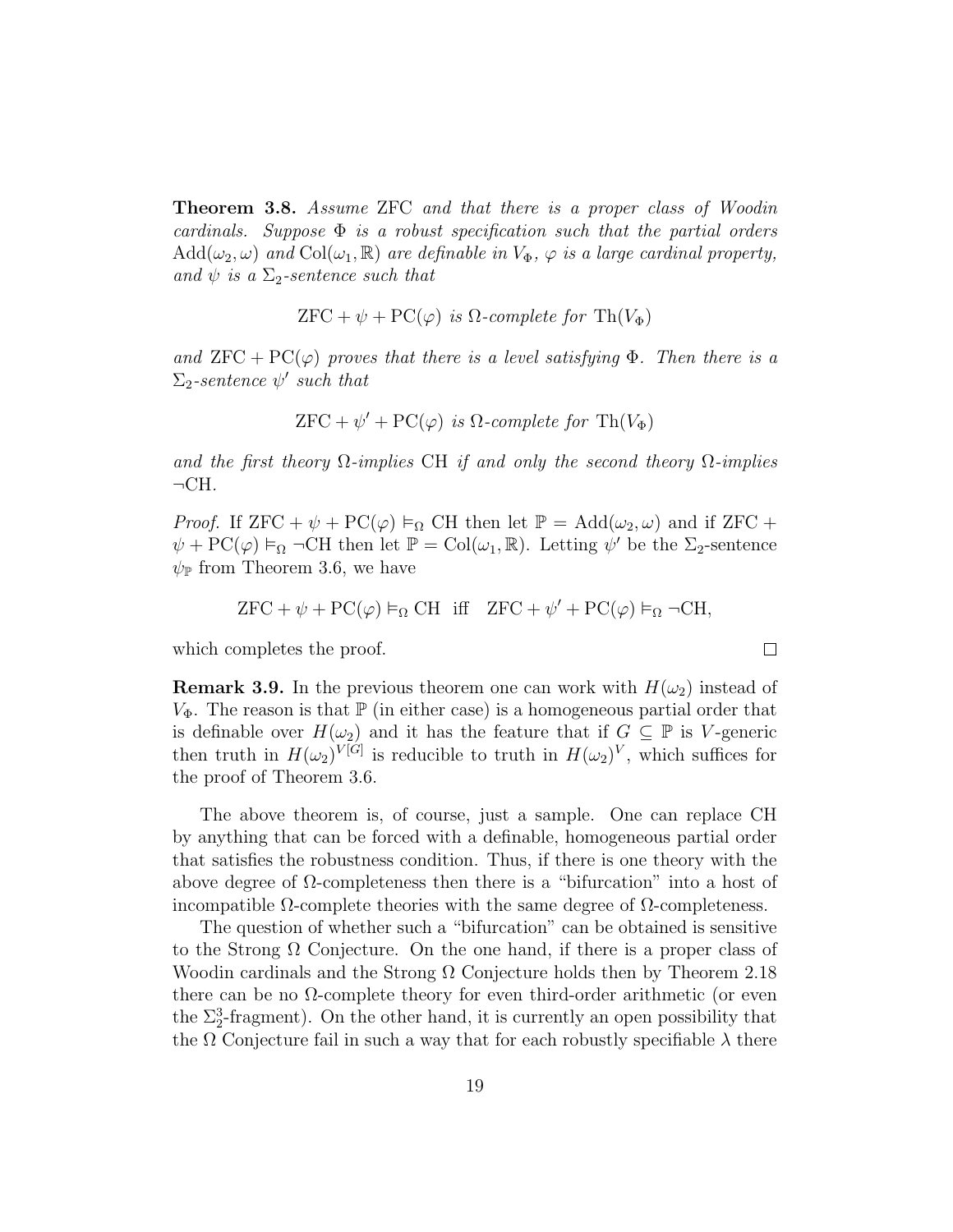is a recursively enumerable theory that is  $\Omega$ -complete for the theory of  $V_\lambda$ . Should all such theories to agree on their common domain then this would make a strong case for new axioms completing the axioms of set theory. However, the above result shows that this will not happen. Instead there would be a radical "bifurcation" into a multitude of incompatible  $\Omega$ -complete theories.<sup>4</sup>

## 4 Conclusion

There is evidence that the  $\Omega$  Conjecture holds. There are two key points. First, many of the meta-mathematical consequences of the  $\Omega$  Conjecture follow from the non-trivial  $\Omega$ -satisfiability of the  $\Omega$  Conjecture. This latter statement is a  $\Sigma_2$ -statement and there are no known examples of  $\Sigma_2$ statements that are provably absolute and not settled by large cardinals. So it is reasonable to expect this statement to be settled by large cardinal axioms. Moreover, it seems unlikely that the  $\Omega$  conjecture be false while its non-trivial  $\Omega$ -satisfiability be true. Second, recent results have shown that if inner model theory can reach one supercompact cardinal then it can reach all of the traditional large cardinal axioms and, moreover, the  $\Omega$  Conjecture holds in all of these models. This provides evidence that no traditional large cardinal can refute the  $\Omega$ -satisfiability of the  $\Omega$  Conjecture and (by the first point) this is evidence that the  $\Omega$  Conjecture is true. Thus there is evidence that the above form of bifurcation will not occur. In fact, there is evidence that the Strong  $\Omega$  Conjecture holds and thus there is evidence that bifurcation cannot even occur at the level of third-order arithmetic.<sup>5</sup>

Nevertheless, even in the presence of the  $\Omega$  Conjecture there are "local" bifurcations that one can consider. We close with a brief discussion. There are two settings in which one can consider local bifurcation.

The first setting is that of Theorem 2.15 which shows that (granting large cardinals) CH is a  $\Sigma_1^2$ -sentence such that ZFC+CH is  $\Omega$ -complete for  $\Sigma_1^2$  and, moreover, that CH is the unique such sentence (up to  $\Omega$  equivalence). We mentioned above that if the Strong  $\Omega$  Conjecture holds then (granting large cardinals) there can be no recursively enumerable theory that is  $\Omega$ -complete for  $\Sigma_3^2$ . Two questions remain. First, is there an axiom A such that (granting large cardinals)  $ZFC + A$  is  $\Omega$ -complete for  $\Sigma^2$ . Second, assuming that there

 ${}^{4}$ For a discussion of the potential philosophical significance of such a scenario see [10]. <sup>5</sup>See [24] for further discussion.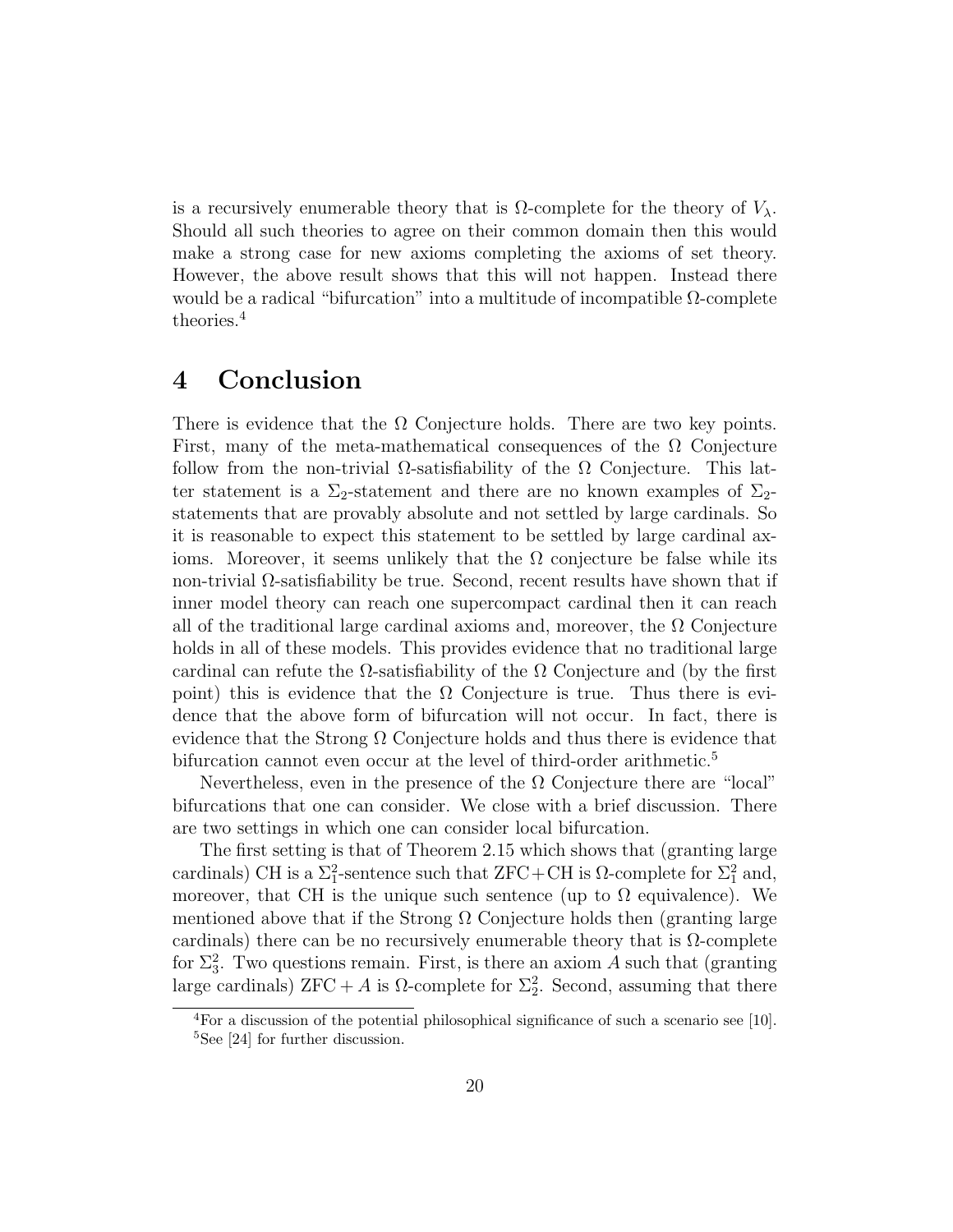is such a theory, do all such theories agree (in  $\Omega$ -logic) on their computation of  $\Sigma_2^2$ ?

The question of existence is open. Let us assume that it is answered positively and consider the question of uniqueness. For each A such that (granting large cardinals)  $ZFC + A$  is  $\Omega$ -complete for  $\Sigma_2^2$  let  $T_A$  be the  $\Sigma_2^2$ theory computed by  $ZFC + A$  in  $\Omega$ -logic. The question of uniqueness simply asks whether  $T_A$  is unique. A refinement of the results in this paper can be used to answer this question negatively. This lead to the natural question of how much variability there is among the  $T_A$ . It is not known whether CH must belong to them all and a natural conjecture is that it must. Do some contain  $\diamond$  while others contain  $\neg \diamond$ ? Do some contain SH (Suslin's hypothesis) while others contain  $\neg SH$ ?

We shall address these questions in a sequel to this paper. But let us note the following: It is known (by a result of Woodin in 1985) that if there is a proper class of measurable Woodin cardinals then there is a forcing extension satisfying all  $\Sigma_2^2$  sentences  $\varphi$  such that  ${\rm ZFC} + {\rm CH} + \varphi$  is  $\Omega$ -satisfiable. (See [11].) It follows that if the question of existence is answered positively with an A that is  $\Sigma_2^2$  then  $T_A$  must be this maximum  $\Sigma_2^2$  theory and, consequently, all  $T_A$  agree when A is  $\Sigma^2_2$ . (A natural conjecture is that  $\diamondsuit$  is such an A. But even if  $\Diamond$  is not such an axiom A it will be in  $T_A$ .) So, assuming that all such  $T_A$  contain CH and that there is a  $T_A$  where A is  $\Sigma_2^2$ , then, although not all  $T_A$  agree (when A is arbitrary) there is one that stands out, namely, the one that is maximum for  $\Sigma_2^2$  sentences.

The second setting is that of Theorem 2.17 which shows that (granting large cardinals and the Strong  $\Omega$  Conjecture) there is an axiom A such that  $ZFC + A$  is  $\Omega$ -complete for  $H(\omega_2)$  and, moreover, any such axiom has the feature that  $ZFC + A \vDash_{\Omega} "H(\omega_2) \vDash \neg CH"$ . For each such axiom A let  $T_A$  be the theory of  $H(\omega_2)$  as computed by ZFC + A in  $\Omega$ -logic. Thus, the theorem shows that all such  $T_A$  agree in containing  $\neg$ CH. The question then naturally arises whether  $T_A$  is unique. A refinement of the techniques of this paper can be used to answer this question negatively. But again, there is a  $T_A$  that stands out, namely, the maximum theory given by the axiom (∗). (See [22].)

We shall prove the above localizations and explore the above questions in a sequel to this paper.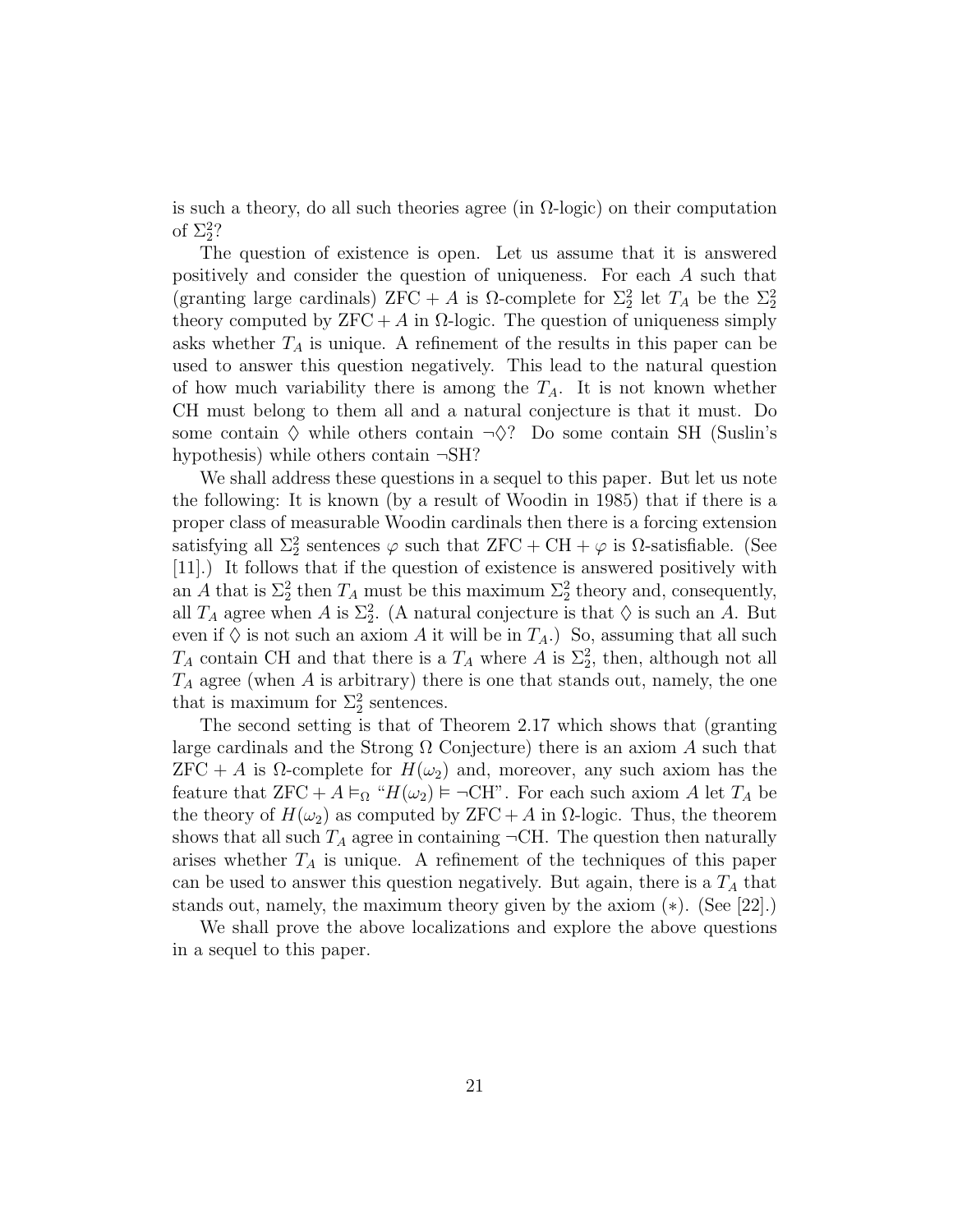## References

- [1] Uri Abraham and Saharon Shelah. A  $\Delta_2^2$  well-order of the reals and incompactness of  $L(Q^{MM})$ . Annals of Pure and Applied Logic, 59(1):1– 32, 1993.
- [2] Joan Bagaria, Neus Castells, and Paul Larson. An Ω-logic primer. In Joan Bagaria and Stevo Todorcevic, editors, Set theory, Trends in Mathematics, pages 1–28. Birkhäuser, Basel, 2006.
- [3] Morton Davis. Infinite games of perfect information. In Melvin Dresher, Lloyd S Shapley, and Alan W. Tucker, editors, Advances in Game Theory, volume 52 of Annals of Mathematical Studies, pages 85–101. Princeton University Press, Princeton, 1964.
- [4] Qi Feng, Menacham Magidor, and W. Hugh Woodin. Universally Baire sets of reals. In Haim Judah, Winfried Just, and W. Hugh Woodin, editors, Set Theory of the Continuum, volume 26 of Mathematical Sciences Research Institute, pages 203–242. Springer-Verlag, Berlin, 1992.
- [5] Kurt Gödel. Remarks before the Princeton bicentennial conference on problems in mathematics. In in [6], pages 150–153. Oxford University Press, 1946.
- [6] Kurt Gödel. Collected Works, Volume II: Publications 1938–1974. Oxford University Press, New York and Oxford, 1990.
- [7] Joel David Hamkins and W. Hugh Woodin. Small forcing creates neither strong nor Woodin cardinals. Proceedings of the American Mathematical Society, 128(10):3025–3029, 2000.
- [8] Akihiro Kanamori. The Higher Infinite: Large Cardinals in Set Theory from their Beginnings. Springer Monographs in Mathematics. Springer, Berlin, second edition, 2003.
- [9] Peter Koellner. On the question of absolute undecidability. Philosophia Mathematica,  $14(2):153-188$ , 2006. Revised and reprinted in Kurt Gödel: Essays for his Centennial, edited by Solomon Feferman, Charles Parsons, and Stephen G. Simpson. Lecture Notes in Logic, 33. Association of Symbolic Logic, 2009.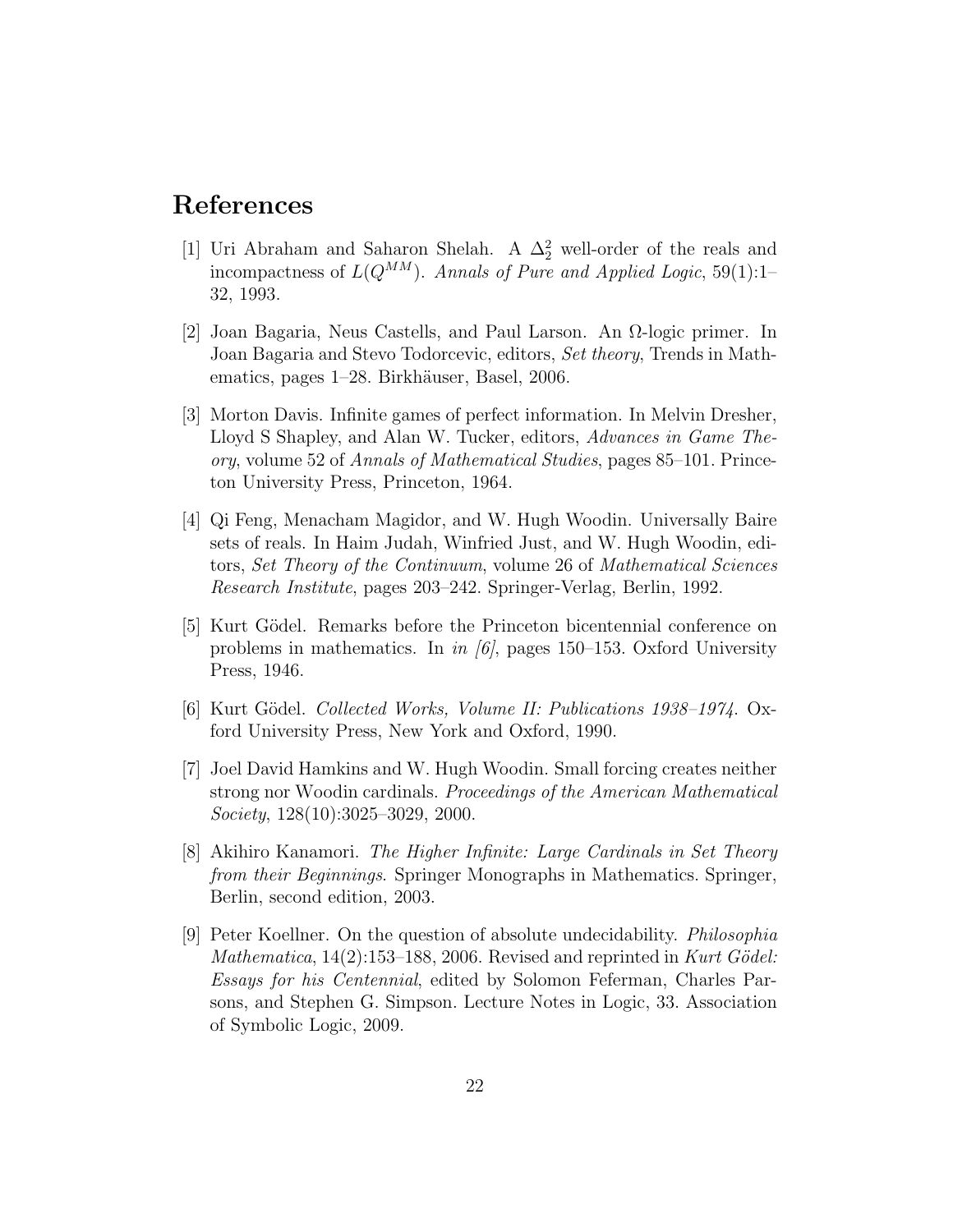- [10] Peter Koellner. Truth in mathematics: The question of pluralism. In Otávio Bueno and Øystein Linnebo, editors, New Waves in Philosophy of Mathematics, New Waves in Philosophy. Palgrave Macmillan, 2009. Forthcoming.
- [11] Paul Larson, Richard Ketchersid, and Jindrich Zapletal. Regular embeddings of the stationary tower and Woodin's  $\Sigma_2^2$  maximality theorem. Preprint, 2008.
- [12] Paul B. Larson. The Stationary Tower: Notes on a Course by W. Hugh Woodin, volume 32 of University Lecture Series. American Mathematical Society, 2004.
- [13] Richard Laver. Certain very large cardinals are not created in small forcing extensions. Annals of Pure and Applied Logic, 149(1-3):1–6, November 2007.
- [14] Azriel Lévy and Robert M. Solovay. Measurable cardinals and the continuum hypothesis. Israel Journal of Mathematics, 5:234–248, 1967.
- [15] Donald A. Martin and John R. Steel. The extent of scales in  $L(\mathbb{R})$ . In Alexander S. Kechris, Donald A. Martin, and Yiannis S. Moschovakis, editors, Cabal Seminar 79–81, number 1019 in Lecture Notes in Mathematics, pages 86–96. Springer-Verlag, Berlin, 1983.
- [16] Donald A. Martin and John R. Steel. A proof of projective determinacy. Journal of the American Mathematical Society, 2(1):71–125, January 1989.
- [17] Jan Mycielski and Stanislaw Swierczkowski. On the Lebesgue measurability and the axiom of determinateness. Fundamenta Mathematicae, 54:67–71, 1964.
- [18] Jeff Paris and Leo Harrington. A mathematical incompleteness in Peano Arithmetic. In Jon Barwise, editor, Handbook of Mathematical Logic, volume 90 of Studies in Logic and the Foundations of Mathematics, chapter D.8, pages 1133–1142. Elsevier, Amsterdam, 1977.
- [19] Saharon Shelah and W. Hugh Woodin. Large cardinals imply that every reasonably definable set of reals is Lebesgue measurable. Israel Journal of Mathematics, 70:381–394, 1990.